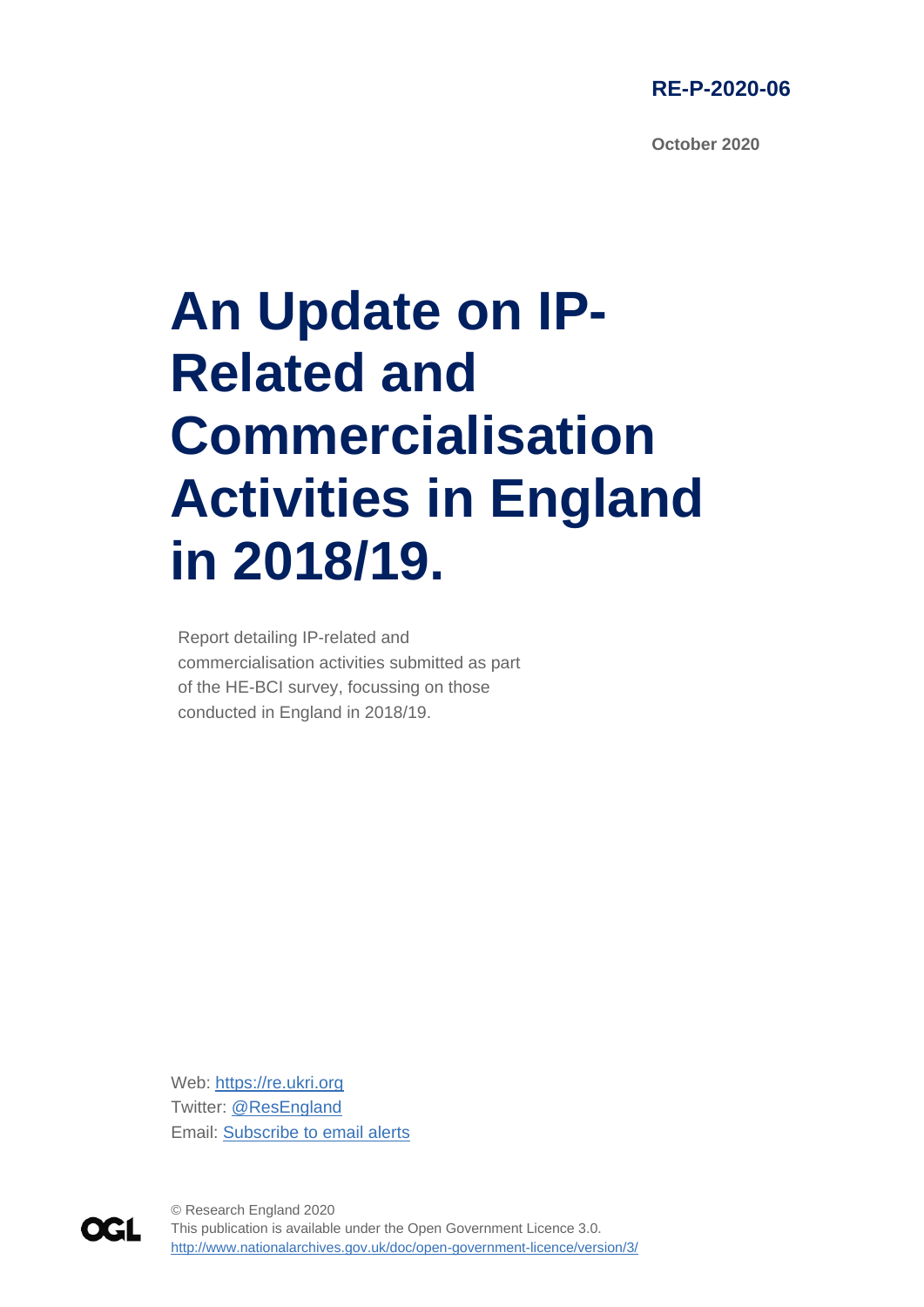

# **HE-BCI Survey 2018/19**

| To                      | Heads of Research England-funded higher education providers |
|-------------------------|-------------------------------------------------------------|
| Reference               | RE-P-2020-06                                                |
| <b>Publication date</b> | 09 October 2020                                             |
| <b>Enquiries to</b>     | Ellen Bamford<br>KEPolicy@re.ukri.org<br>0117 450 1697      |

# **Contents**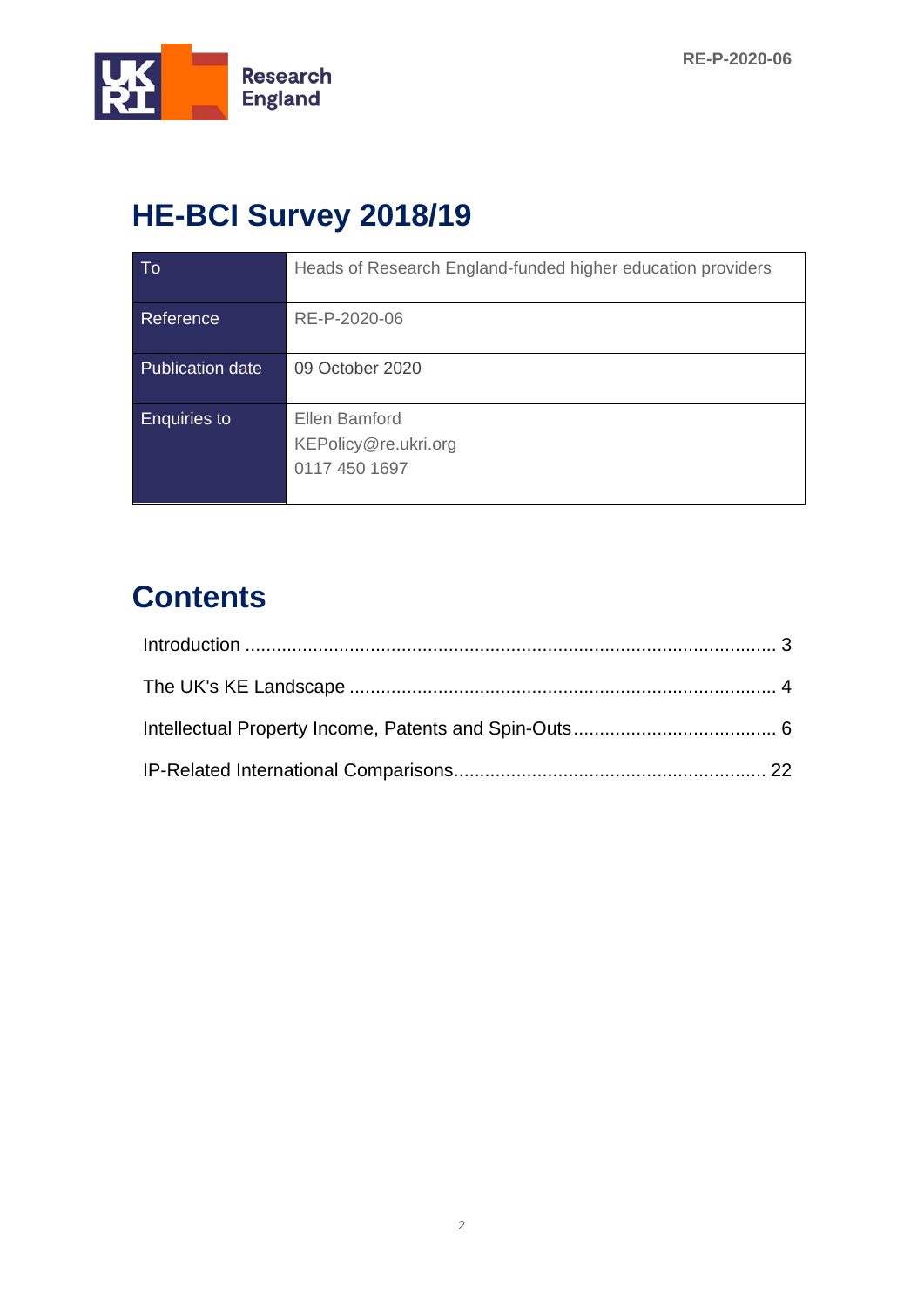

# <span id="page-2-0"></span>**Introduction**

- Drawing data from university returns to the Higher Education Business and Community Interaction (HE-BCI) survey, this report discusses the intellectual property (IP) related and commercialisation activities conducted by providers in the academic year 2018/19. It also makes comparisons of the performance of the sector with that during previous reporting periods.
- 2. This report also makes international comparisons on key IP indicators from the United States, building on analysis previously published by Higher Education Funding Council for England (HEFCE) in the [HE-BCI Survey report](https://webarchive.nationalarchives.gov.uk/20180405115206/http:/www.hefce.ac.uk/pubs/year/2017/201723/) in 2017 with the most recent two years of HESA published data from 2017/18 and 2018/19.
- The HE-BCI survey is an essential source of information on university knowledge exchange (KE) in the UK. 'Business' in this context may refer to private, public, and third-sector partners of all sizes[1](#page-2-1). 'Community' in this context means society as a whole outside higher education providers (HEPs), including all social, community and cultural organisations, individuals, and the public, both nationally and internationally.
- The survey records information on a wide range of interactions with external partners and the wider world, such as collaborative and contract research, consultancy, continuing professional development, regeneration and development programmes, the exploitation of intellectual property and other activities with a direct social benefit, such as hosting events in museums and giving public lectures.
- The data is collected by the Higher Education Statistics Agency (HESA). All publicly funded HEPs in the UK are required to submit data to the HE-BCI survey. HEPs who do not receive public funding may also submit data to HE-BCI but they have been excluded from the data presented in this report[2](#page-2-2). HEPs provided data for activity occurring during the academic year 2018/19.
- The HE-BCI survey collects income to HEPs, which is considered a sound proxy for the impact of their KE activities<sup>3</sup>. The main indicators for which income to HEPs reflects the market value of these resources in the economy and society are collaborative research, contract research, consultancy, equipment and facilities, continuing professional development, regeneration and IP income.

<span id="page-2-1"></span><sup>1</sup> The 'third sector' refers to voluntary and community groups, social enterprises, charities, co-operatives and mutuals.

<span id="page-2-2"></span> $2$  Data from the University of Buckingham is excluded from this report as it is not a publicly funded HEP.

<span id="page-2-3"></span><sup>&</sup>lt;sup>3</sup> See 'Allocating HEIF: The suitability of knowledge exchange income as a proxy for outcome performance', available at www.hefce.ac.uk/ke/keresearch/.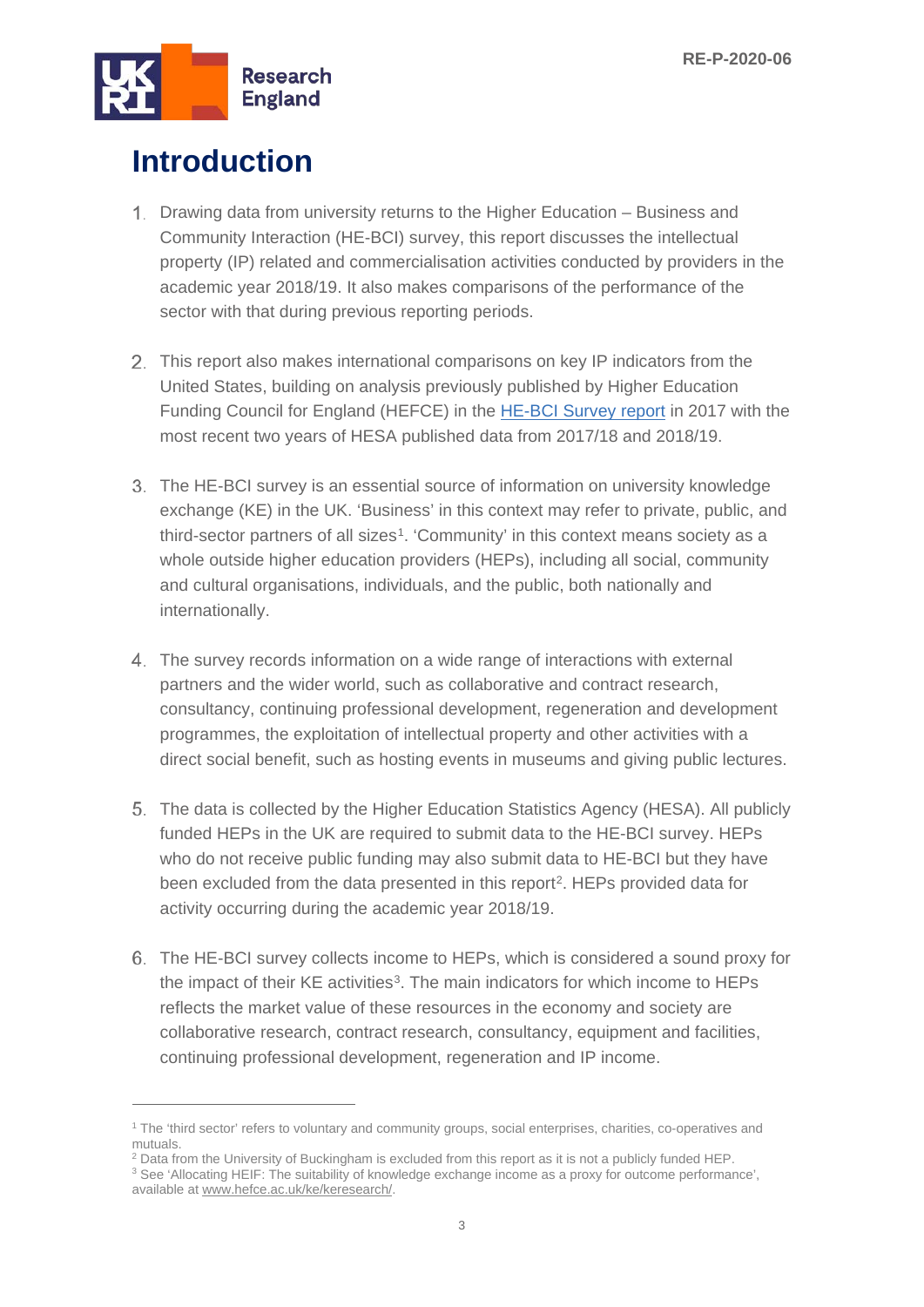

# <span id="page-3-0"></span>**The UK's KE Landscape**

Collaborative research involving public funding

7. This section provides a brief overview of the headline figures from the HE-BCI survey, and highlights year-on-year changes. In 2018/19 the total income to UK HEPs increased by £350m (7.5%) to £4.93bn compared to 2017/18, with increases observed across all individual categories of income as illustrated by Figure 1 below.

5.0 4.5 4.0 3.5 Total Income / £Bn **Total Income / £Bn** 3.0 2.5 2.0 1.5 1.0 0.5 0.0 2014/15 2015/16 2016/17 2017/18 2018/19 **Academic Year Facilities and equipment related services Regeneration and development programmes** Intellectual Property (incl. sale of shares in spin-outs)  $\Box$  Consultancy contracts CPD and Continuing Education courses Contract research

**Figure 1: Total income for each category across all UK providers stacked for each academic year from 2014/15 to 2018/19.**

#### **For the remaining sections of this report all data is based on English providers only unless otherwise stated.**

8. Similarly, in England increases in income for all categories were observed in 2018/19 as shown in Figure 2. The total income for 2018/19 was £4.067bn which is an increase of £283m (7.5%) compared to 2017/18. In addition, for the majority of categories of income the year-on-year increase in 2018/19 was greater than that in 2017/18, except for IP income and regeneration and development programmes which observed slightly lower growth rates, as shown in Figure 3.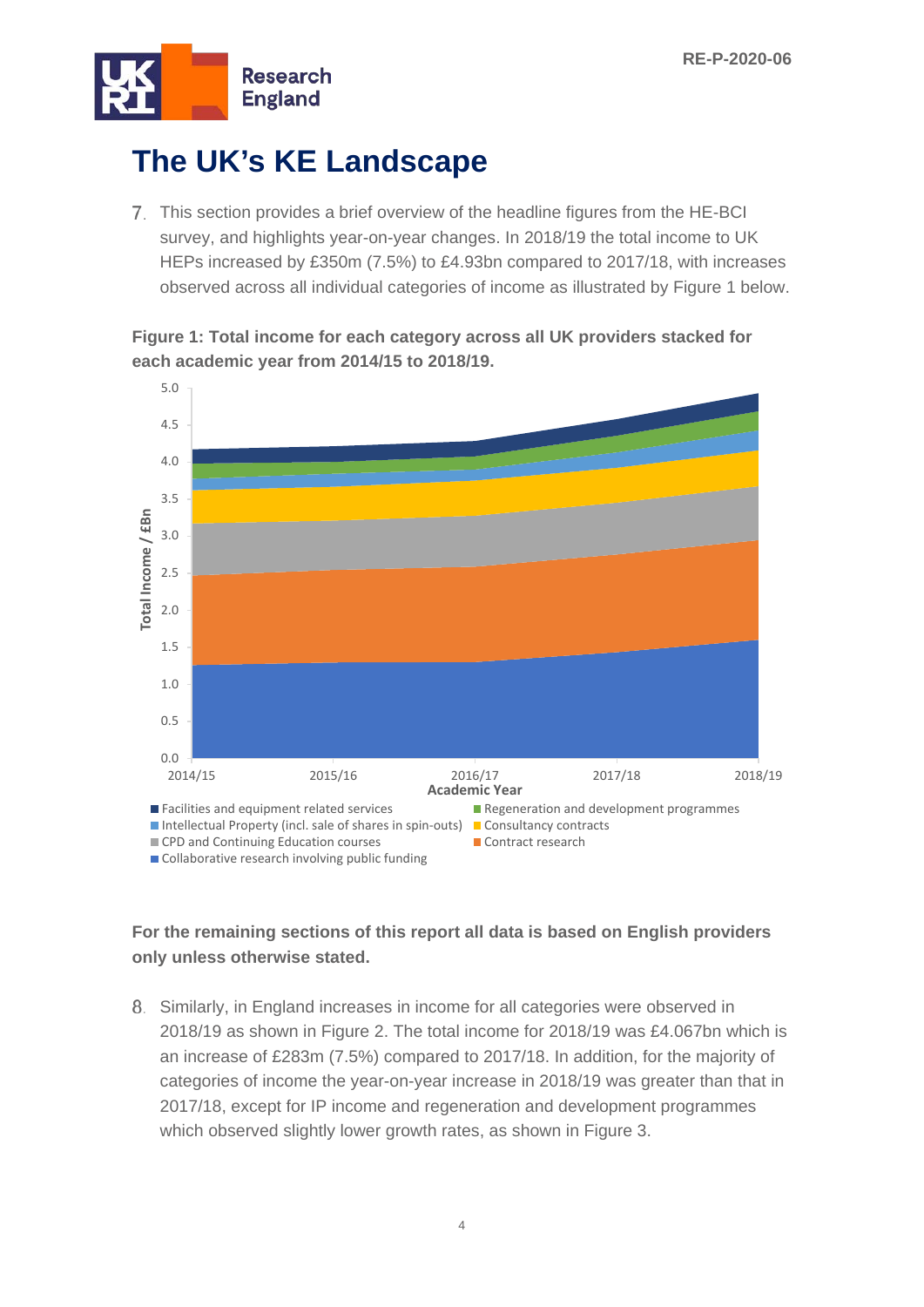





Despite the slight decrease in growth rate, the increase in IP income (including the sale of shares in spin-outs) is still significant for 2018/19 at £251m, an increase of 45.3% compared to 2017/18. Particularly of note (and which is discussed in more detail later in this report) is the increase in the number of spin-outs across the sector in England, in-year and cumulatively, and the strong growth in external investment.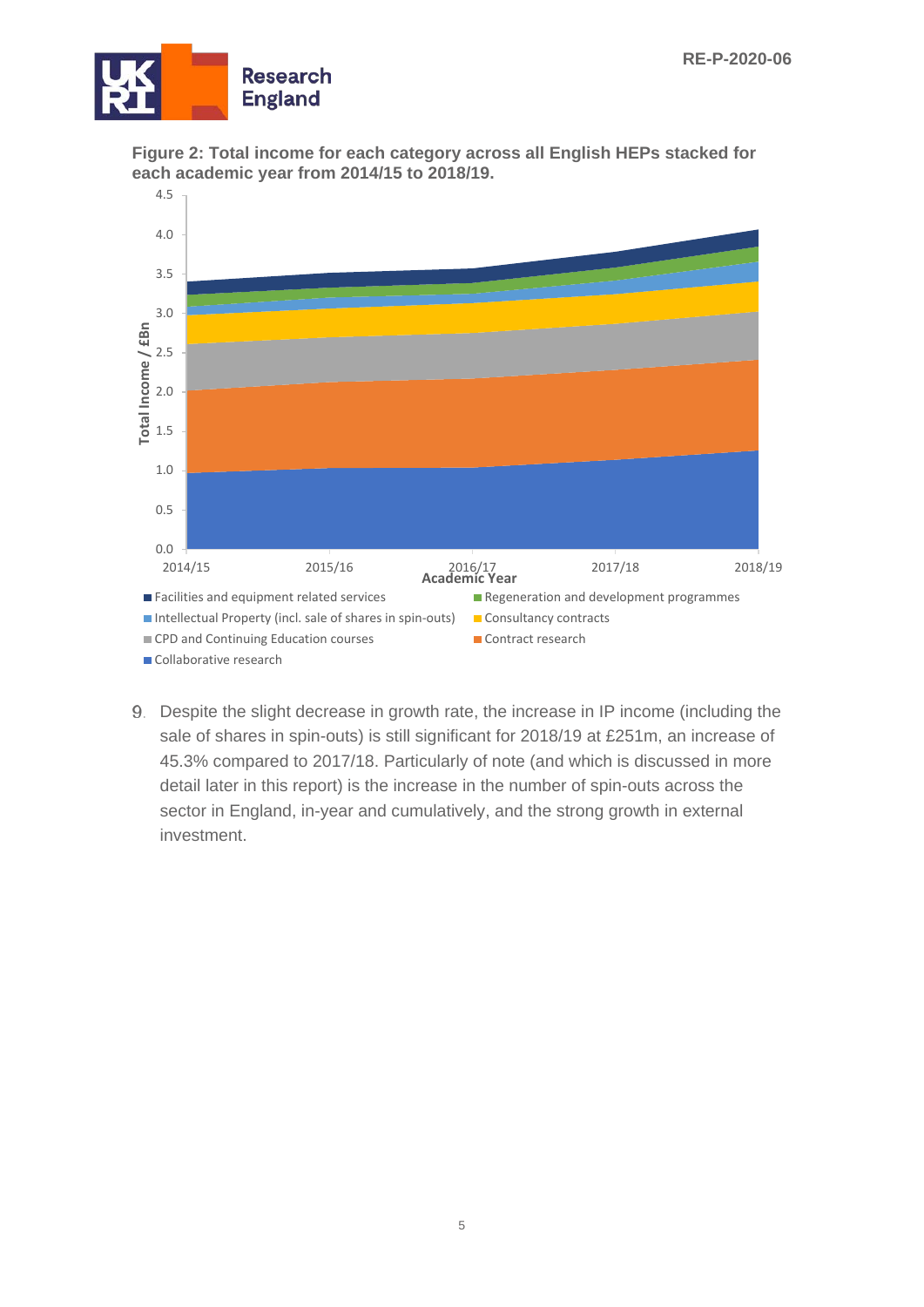





### <span id="page-5-0"></span>**Intellectual Property Income, Patents and Spin-Outs**

10. One area of knowledge exchange receiving considerable interest is commercialisation and the exploitation of research for the benefit of society and the economy. Therefore, the remainder of this report focusses on this area of current policy interest, examining income from intellectual property, patents, and spin-outs.

#### IP Income

11. The HE-BCI survey collects data on the total IP income received by providers which can be divided into income due to sales of shares in spin-outs and the subtotal IP income. In addition, the subtotal income can be further categorised by the source of income (software licences, non-software licences, and other IP) and the type of organisation.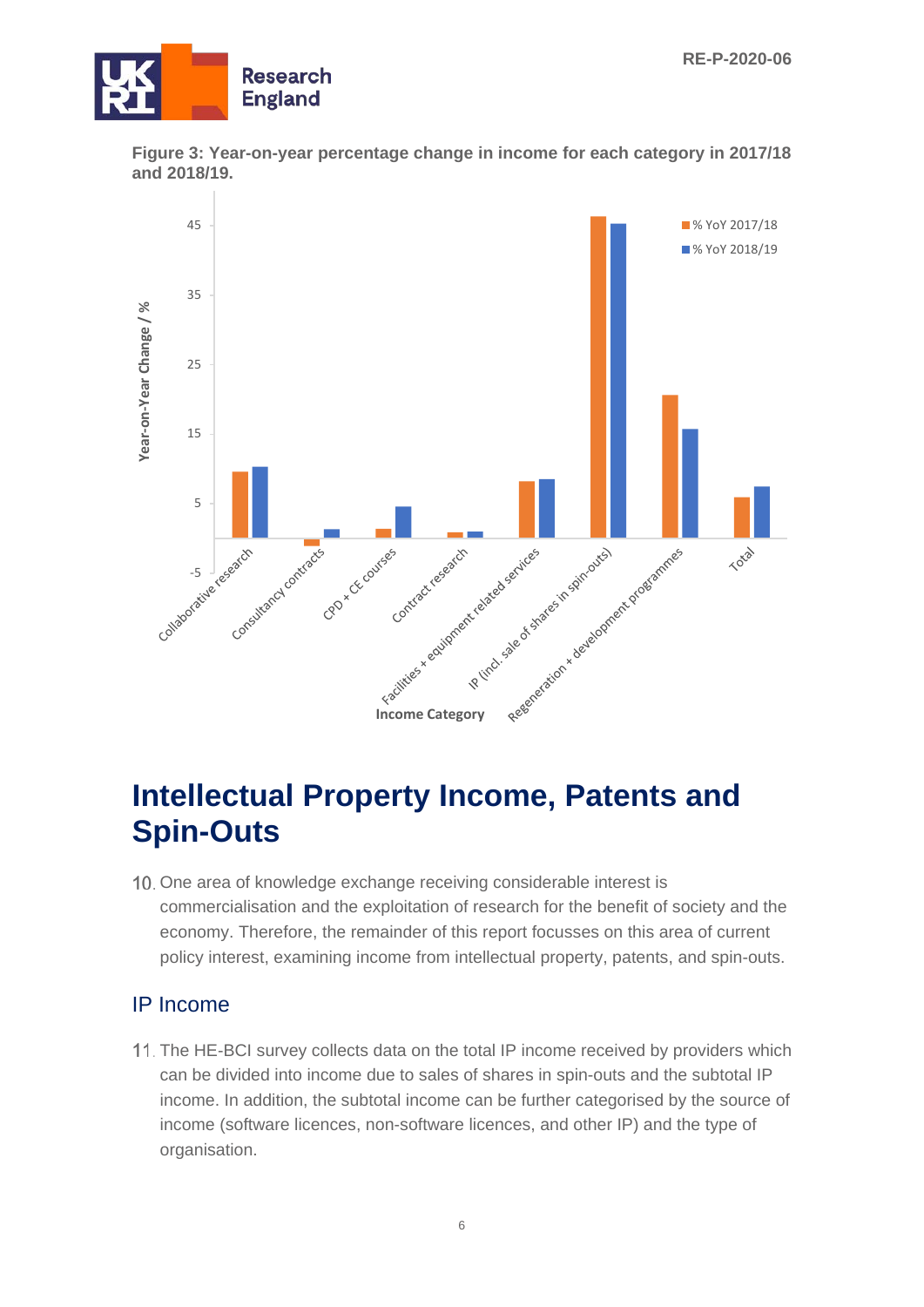

12. Total IP revenues continued to increase in 2018/19 and with a greater proportion being in sales of shares in spin-outs relative to the previous year, as illustrated in Figure 4. This relative increase in share sales can be attributed in part to substantial sales by the Universities of Cambridge and Oxford with values of £19m and £24m respectively. Together these providers comprise 71% of exits in 2018/19, and are increases of 3,000% and 22,000% respectively from 2017/18. However, it is important to note that sales in shares are highly variable in nature and these trends are not necessarily expected to continue.

**Figure 4: Combined total of the sale of shares in spin-outs and the subtotal IP income for each academic year from 2014/15 to 2018/19.**



- 13. It's important to note that trends observed in the total IP revenues are highly dependent on changes in a small number of providers. As illustrated by Figure 5, in 2018/19 IP income was from just six providers representing 80% of the total figure income.
- 14. It is also important to emphasise that Figure 5 includes the sale of shares, which are naturally highly variable, and that the six providers highlighted are those specifically with the greatest IP income in 2018/19 so this analysis should be considered as a snapshot rather than indicative of a long-term trend.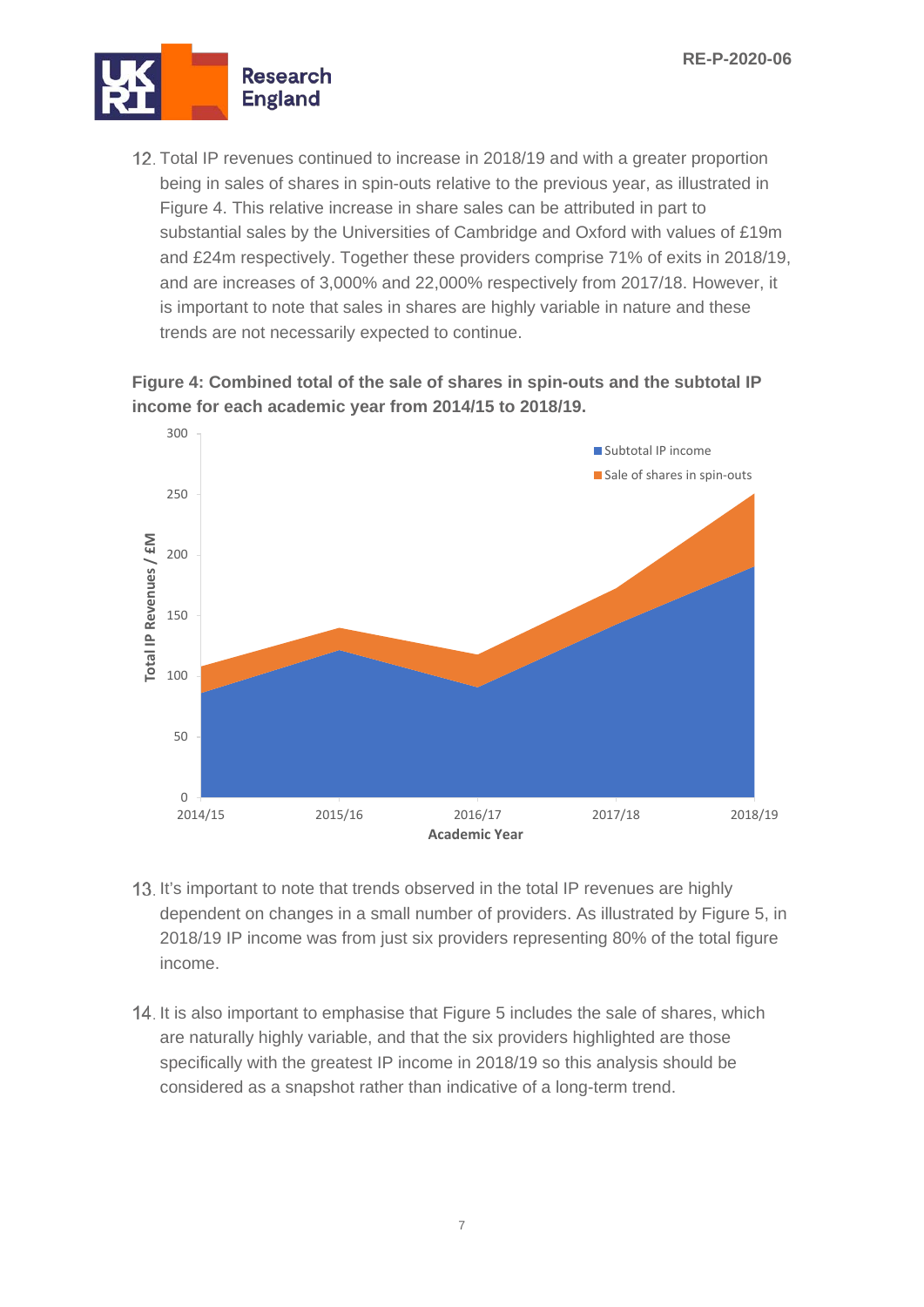

**Figure 5: Total IP income (including sale of shares in spin-outs) across English HEPs for each academic year from 2014/15 to 2018/19, highlighting the proportion contributed by the six providers with the greatest total IP incomes in 2018/19.**



15. Totalled across all sources of IP income, increases have been seen for all types of business (large businesses, SMEs and non-commercial) in 2018/19 as demonstrated in Figure 6. A significant growth of 47% was observed for large businesses, compared to 33% in 2017/18. However, in 2018/19 SMEs and noncommercial business saw growth of only 12% and 10% compared with growth of 160% and 84% respectively for the previous year.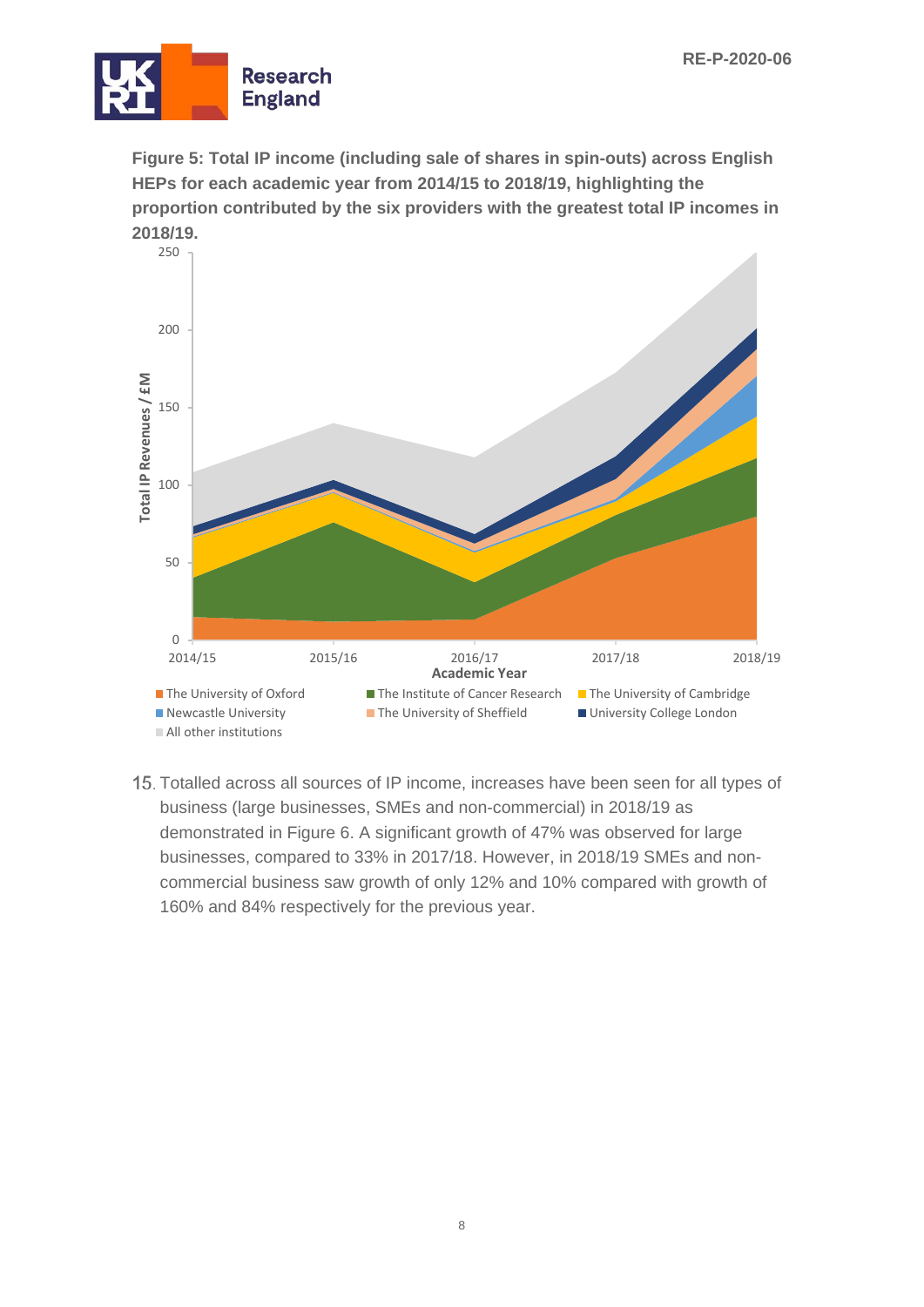





16. Figures 7 and 8 compare the sources of IP income for each organisation type. In 2017/18 (Fig. 7) and 2018/19 (Fig. 8) relatively little change is observed in the distribution of income for SMEs and large businesses. However, there were some shifts for non-commercial businesses in 2018/19 as the proportion of total income from non-software sources decreased, while an increase was seen in the proportion from other sources.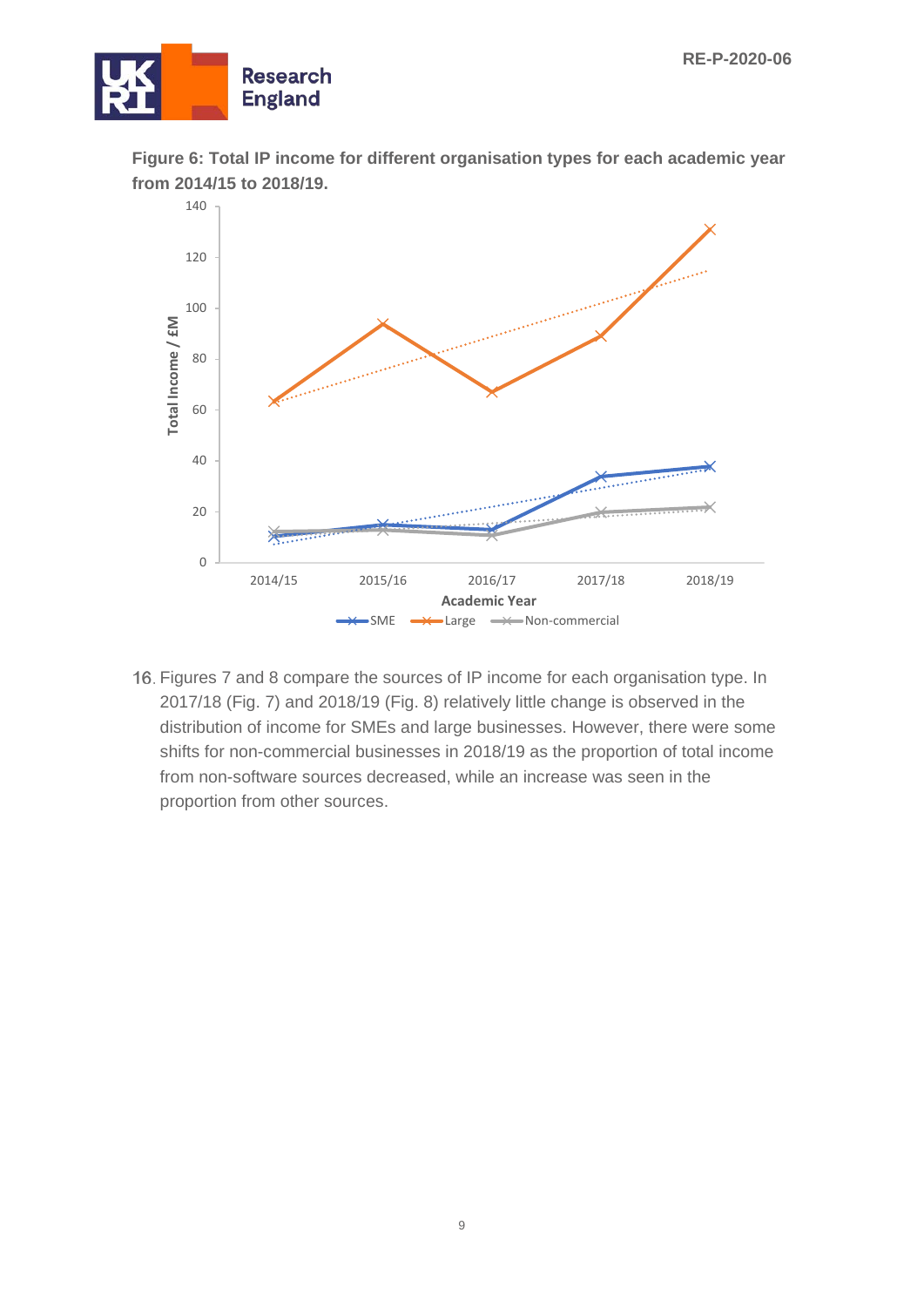





**Figure 8: Proportion of IP income from different sources for each organisation type in 2018/19.**

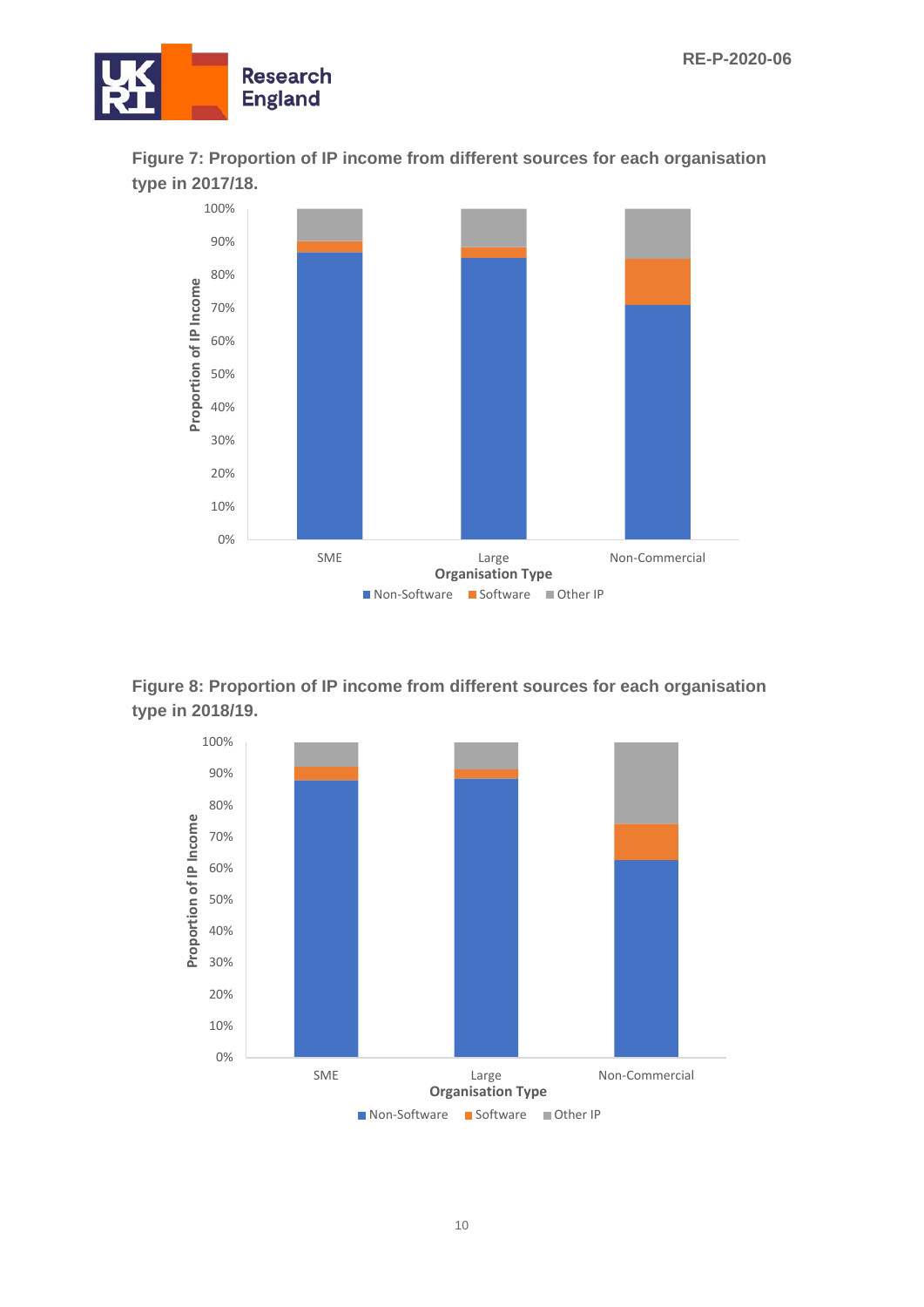

17. The income across all organisation types for each source of income was totalled is displayed in Figure 9. An increase was observed for all sources, with non-software licencing remaining the predominant source of income with 86% of the total in 2018/19 and software and other IP income contributing 4% and 10% respectively.

**Figure 7: Total IP income across all organisation types for different sources of income for each academic year from 2014/15 to 2018/19.**



Of particular note is the consistent increase in income from non-software licences since a decrease in 2016/17, as this source drives the overall trends in IP income. This increase in non-software income can be attributed to an increase in value of licensing deals rather than the total number of licenses that generated income, which in fact decreased from 8921 in 2016/17 to 3917 in 2018/19. Of the licenses that generated income, the average size of non-software licensing deals increased from £8,280 in 2016/17 to £41,600 in 2018/19, as illustrated in Figure 10. Also of note is the increase in the proportion of all non-software licences that do not generate income from 38% in 2016/17 to 68% in 2018/19, perhaps reflecting a shift to more open models of innovation, or recognition of the need to the balance income generation with impact generation. Although not covered in the 2018/19 reporting period, the rise in use of the so-called NERF (non-exclusive royalty-free) licences in response to the ongoing novel coronavirus crisis is an example of such a shift<sup>4</sup>, which may be reflected in future years' data.

<span id="page-10-0"></span><sup>4</sup> See, for example[, https://innovation.ox.ac.uk/technologies-available/technology-licensing/expedited-access](https://innovation.ox.ac.uk/technologies-available/technology-licensing/expedited-access-covid-19-related-ip/)[covid-19-related-ip/](https://innovation.ox.ac.uk/technologies-available/technology-licensing/expedited-access-covid-19-related-ip/)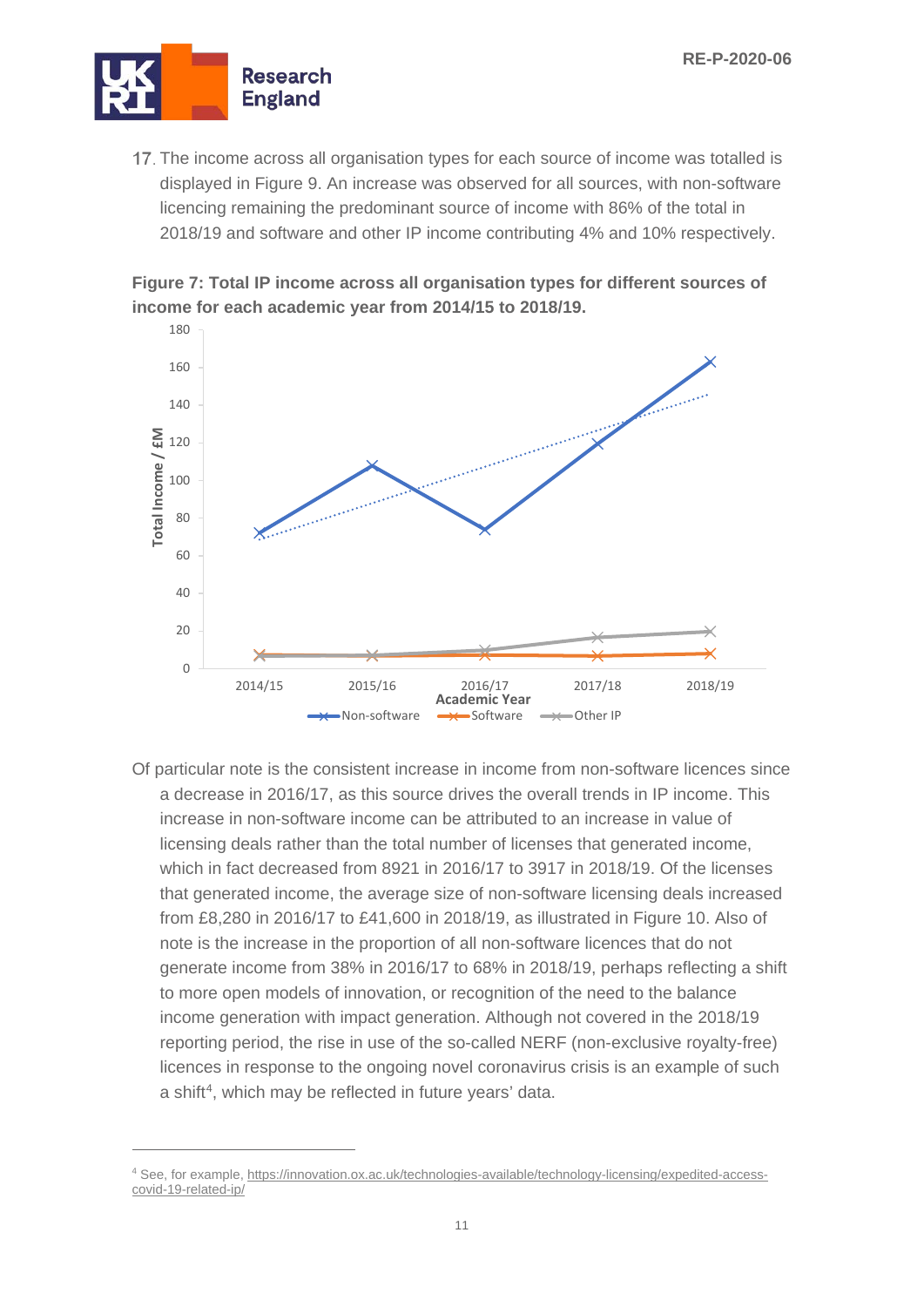

**Figure 10: Average size of income generating non-software licences and the proportion of all non-software licences not generating income for each academic year from 2014/15 to 2018/19.**



#### Disclosures and Patents

- 18. HE-BCI records a range of data relating to IP, including numbers of disclosures, patents filed, patents granted, cumulative patent portfolio (and patents filed by an external party), but caution should be taken when discussing trends in disclosures as there may not be a consistent definition between providers as to what qualifies as a disclosure.
- 19. Despite an increase in 2017/18, the total number of disclosures across all providers dropped by 12% in 2018/19 resuming the trend of decreasing disclosures as seen in previous years, illustrated in Figure 11. However, against a backdrop of increasing patenting (discussed below), it suggests that providers may simply be becoming more selective about what is counted as a disclosure, rather than the number of potentially patentable ideas decreasing.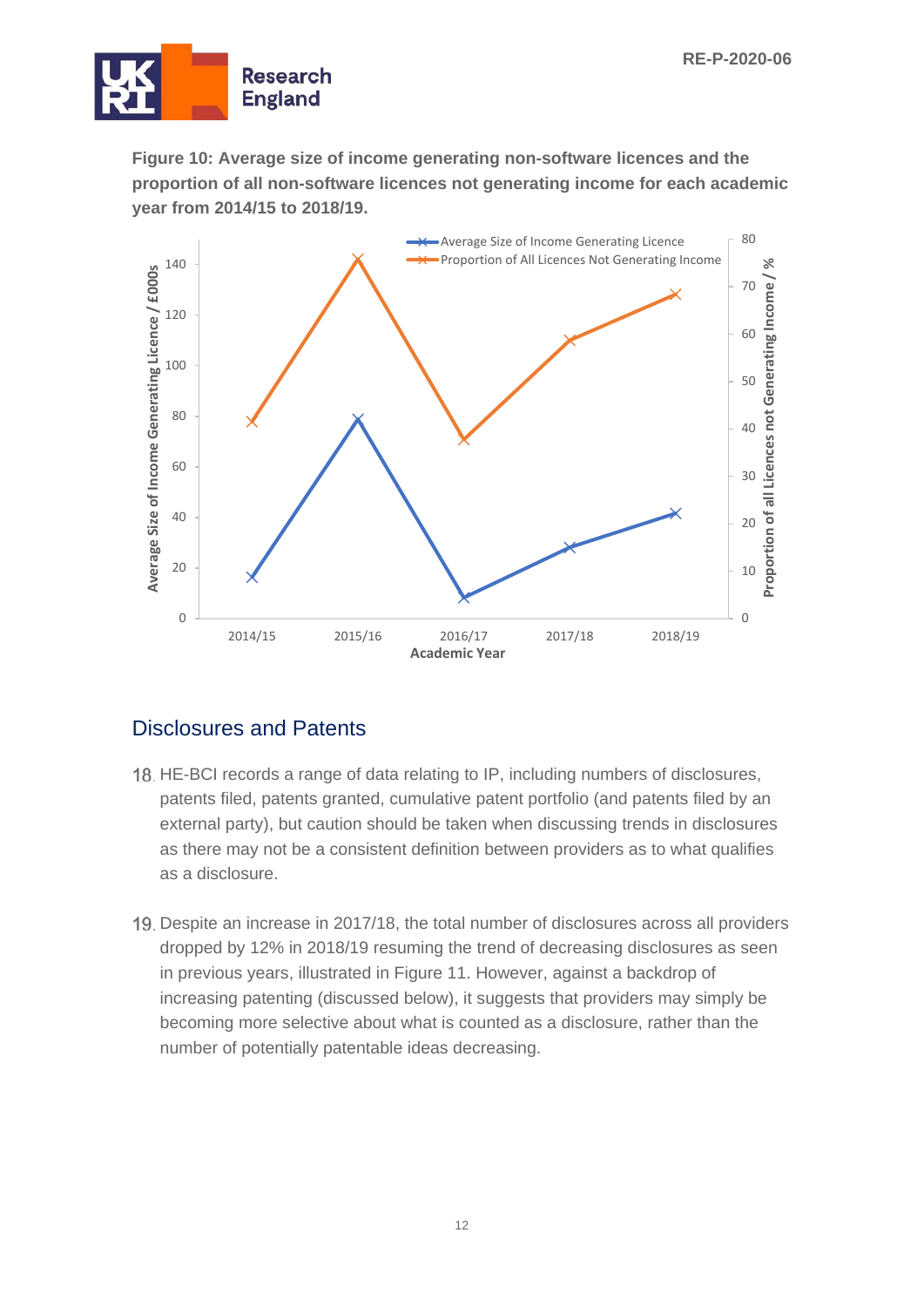



**Figure 11: Total number of disclosures for each academic year from 2014/15 to 2018/19.**

20. The trend in the sector total of number of patents granted was positive in 2018/19 and continued to increase in 2018/19 as shown in Figure 12. This growth occurred at a greater percentage increase than seen over the previous two years, at 20% compared to 11% and 9% in 2017/18 and 2016/17 respectively. The total cumulative patent portfolio across all providers also increased significantly by the greatest year-on-year growth observed in the last four reporting periods of 8%. This increase is particularly significant when compared to the to the decrease in the total cumulative patent portfolio of 0.8% observed in 2017/18.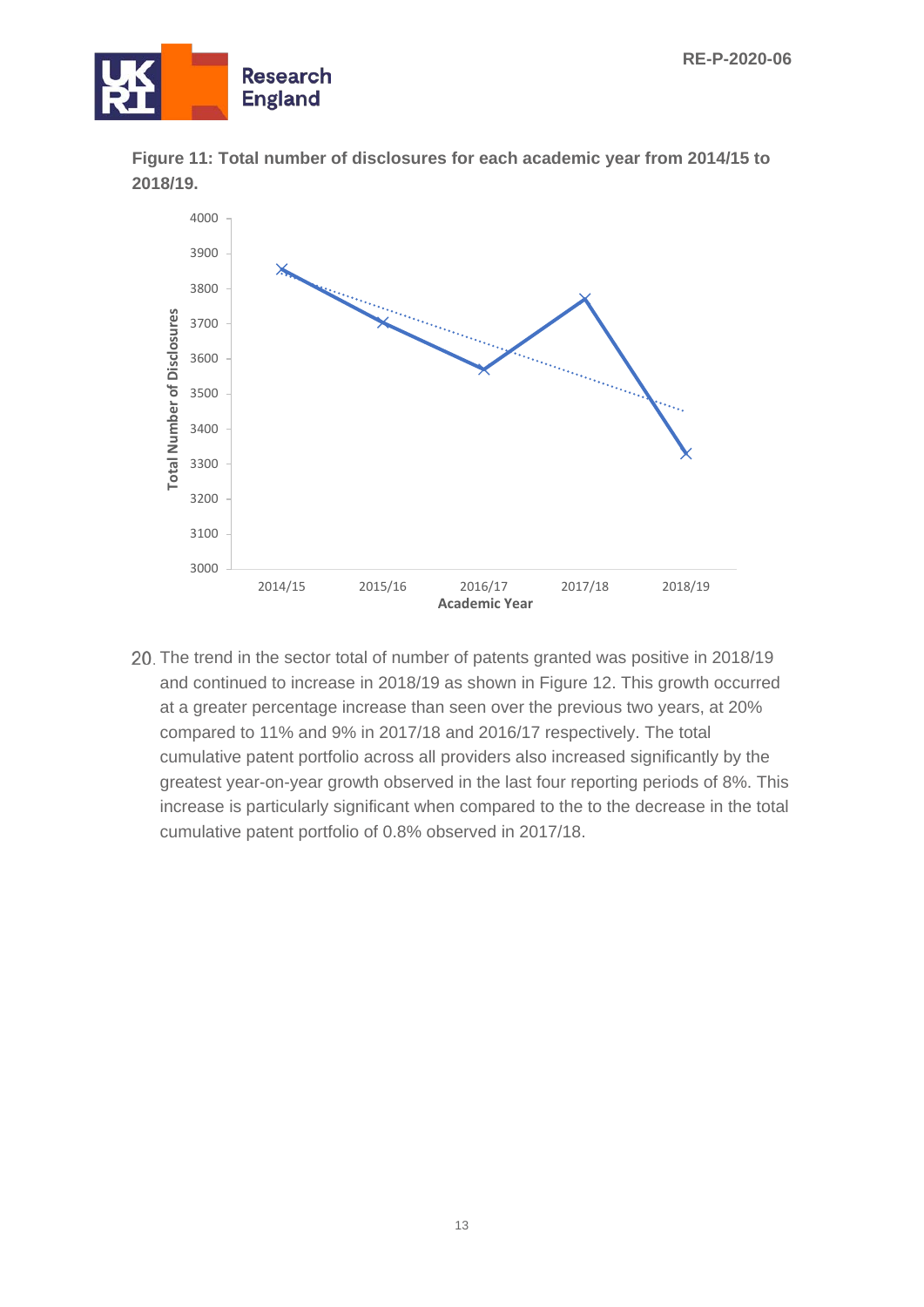



**Figure 12: Total number of patents granted and the cumulative patent portfolio across all providers for each academic year from 2014/15 to 2018/19.**

21. The number of patents filed by providers has continued to be relatively consistent in 2018/19, as illustrated by Figure 13. This may suggest that providers are taking a more selective or sophisticated approach to patent applications, given the sometimes significant costs involved. The number of patents filed by external parties naming the HEP as an inventor also continued to increase in 2018/19 from 1,805 to 2,219 suggesting that the way in which providers are managing their patent portfolios may be shifting.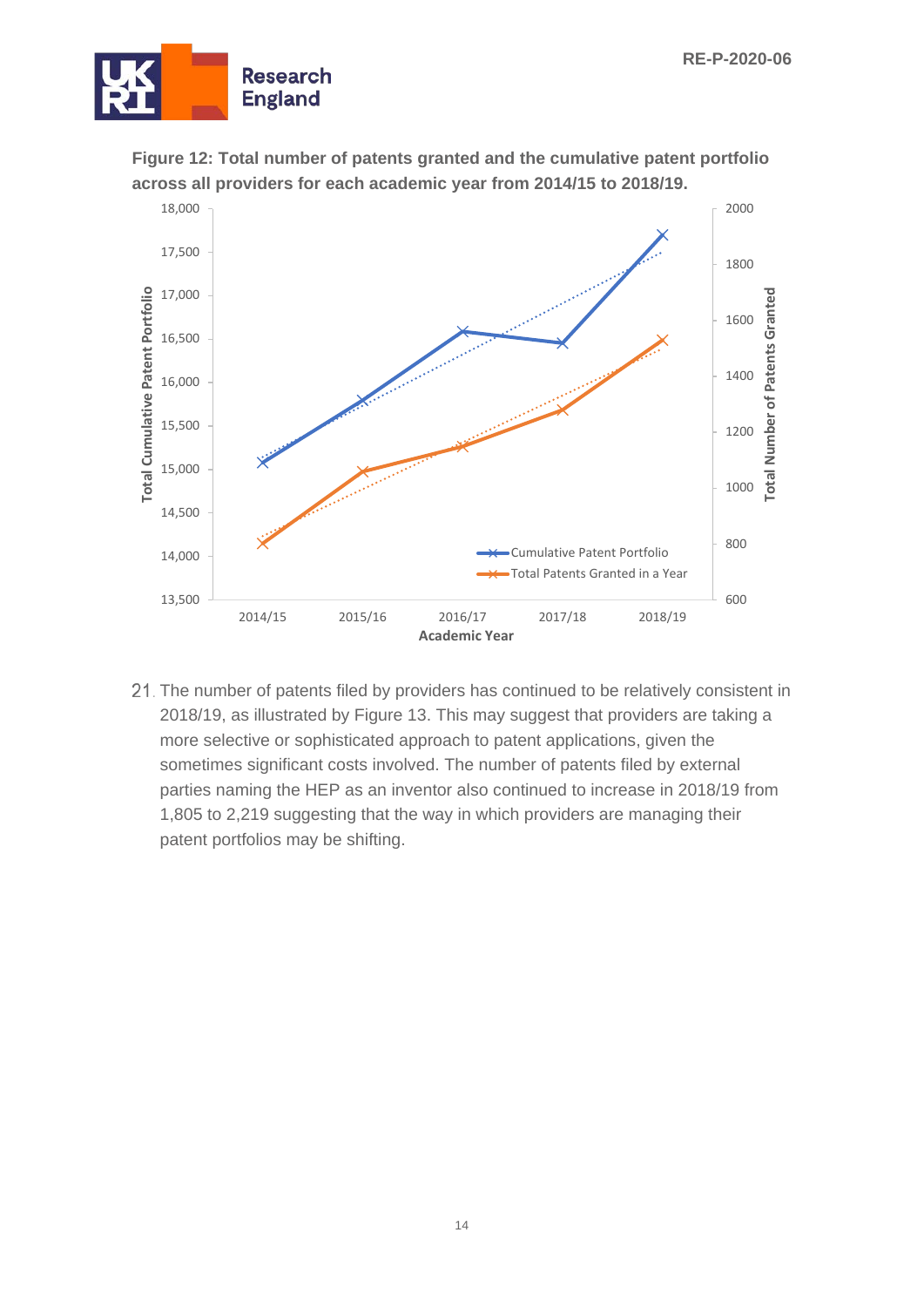





- 22. This increase in patenting activity is also consistent with the increase in the number of published patent applications observed by the Intellectual Property Office (IPO) from 2014-2017 in their 2020 report discussing the [IP Filing Habits of UK HEPs.](https://assets.publishing.service.gov.uk/government/uploads/system/uploads/attachment_data/file/887908/ip-filings-habits-of-uk-higher-education-institutions.pdf) However, comparisons with this dataset should be treated with caution due to differing data definitions and reporting periods and focus on English publicly funded providers.
- 23. The proportion of providers which had a given number of patents granted in an academic year was also calculated and is shown in Figure 14. It was observed that a relatively consistent proportion of providers had zero patents granted from 2014/15 until 2017/18 at approximately 55%, but an increase can be observed in 2018/19 to 62% of providers. In addition, slight decreases are seen in the proportion of providers that had 1-5 and 6-15 patents granted in 2018/19 relative to 2017/18 whereas an increase was seen in the proportion of providers that had 51- 100 patents granted. This is potentially significant in the context of the large increase in the overall number of patents granted in 2018/19, suggesting that the increased number of granted patents are to the same providers, and that the breadth of providers having patents granted has decreased.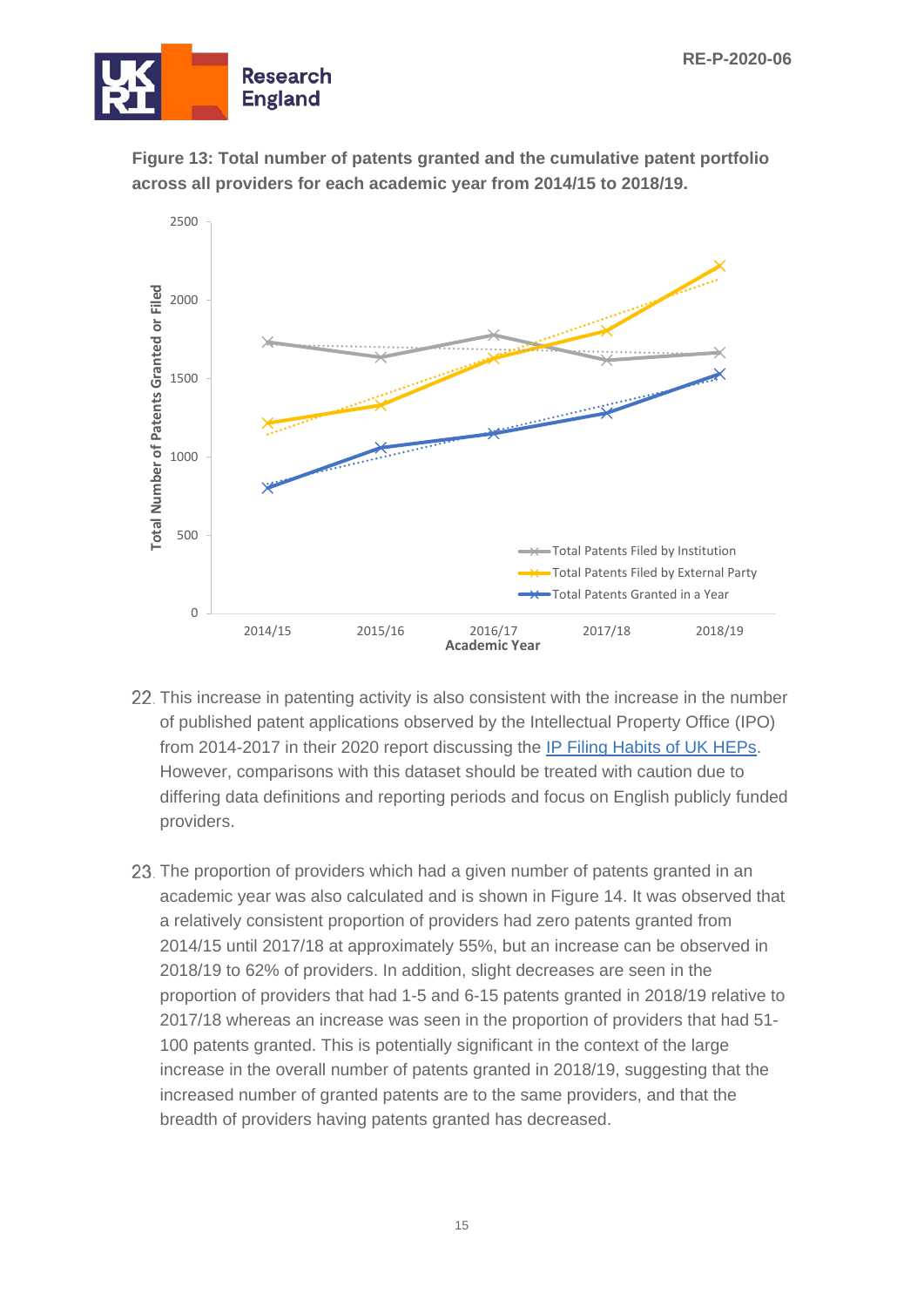

**Figure 14: Proportion of the total number of providers that had a given number of patents granted each academic year from 2014/15 to 2018/19.**



24. It is important to be mindful when discussing patent data that, in some cases, trends may be reflective of a provider's strategic approach to IP, rather than being indicative of not producing potentially patentable IP.

#### Spin-out company formation

- 25. For the purpose of this report, a spin-out is defined as a company which exploits intellectual property arising from a university.
- A significant observation from the 2018/19 HE-BCI data was the increase in the number of spin-outs across the sector. There was a considerable increase in 2018/19 in the total number of active spin-outs to have survived at least 3 years compared to previous years, with a growth of 18.1% compared to 5.1% in 2017/18, as illustrated in Figure 15 below. There were particularly notable increases for the Universities of Bristol, Cambridge, Oxford, Imperial College London, and University College London (UCL).
- 27. As shown by Figure 15, the total number of newly registered spin-outs across all providers in 2018/19 also increased, with a growth of 19.5% compared to 4.6% in 2017/18. Loughborough University and the Universities of Manchester and Newcastle saw considerable growth in the number of newly registered spin-outs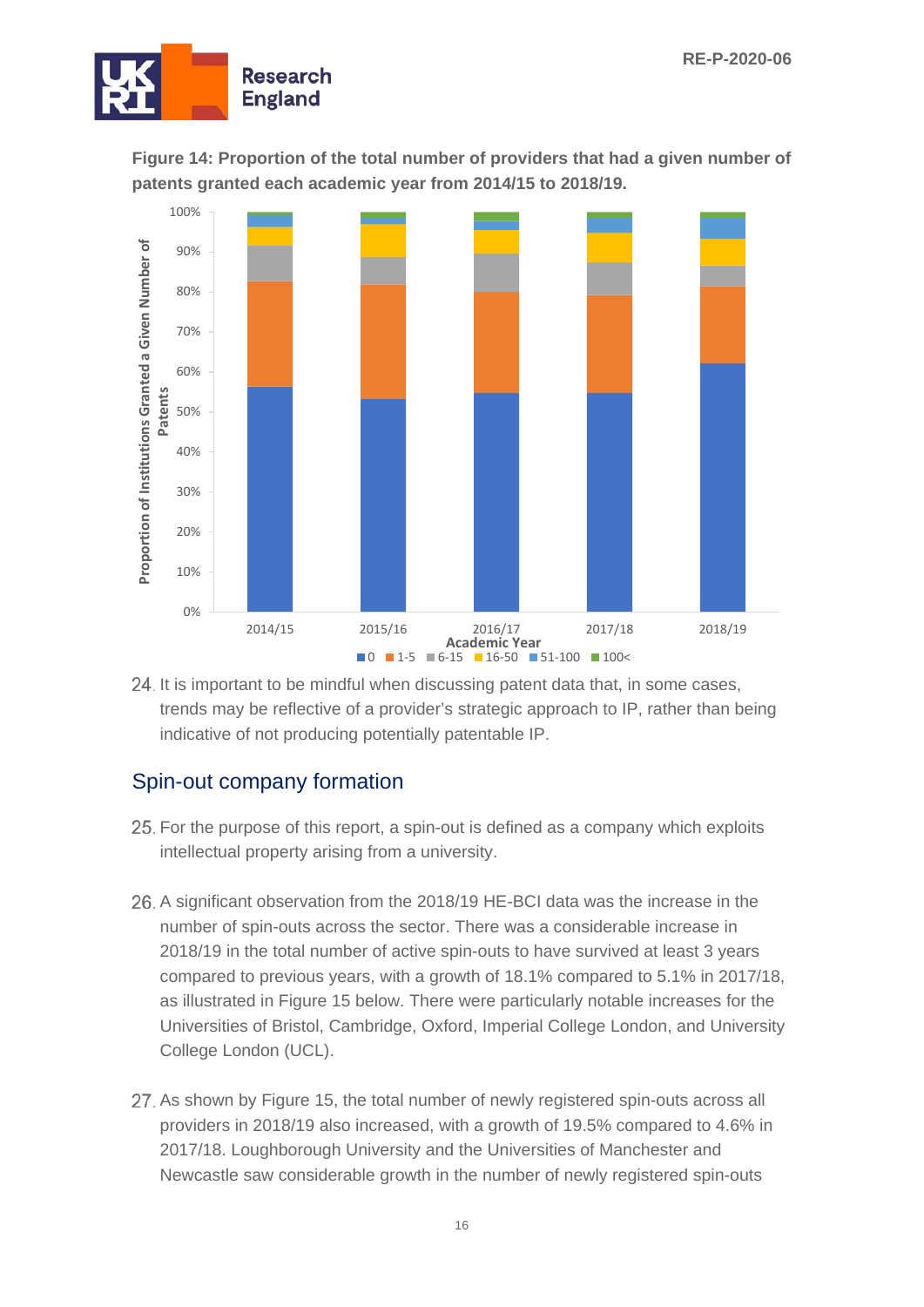

and of the six HEPs showing notable increases to the number of spin-outs surviving at least three years (listed above), the Universities of Bristol, Cambridge and UCL also exhibited significant increases in the number of newly registered spin-outs. While the University of Oxford and Imperial College London saw decreases in the number of newly registered spin-outs in 2018/19. This observation will potentially be seen to filter through into the data in future reporting periods for the number of spin-outs to have survived at least 3 years.

**Figure 15: Total number of active spin-outs to have survived at least three years and the total number of newly registered spin-outs in the reporting period for English HEPs, each academic year from 2014/15 to 2018/19.**



- Although the above observations can provide indications of performance trends at an institutional level, these should be treated with caution as there is significant variance year-to-year in spin-out data. When analysing numerical spin-out data, the number that have survived at least three years can provide a better insight into performance, and the consistent increase indicates an overall increase in quality of spin-outs.
- 29. The estimated external investment from all sources received by all spin-outs totalled across all providers continued to increase in 2018/19, as Figure 16 demonstrates. However, this was with a lower 22.5% level of growth, compared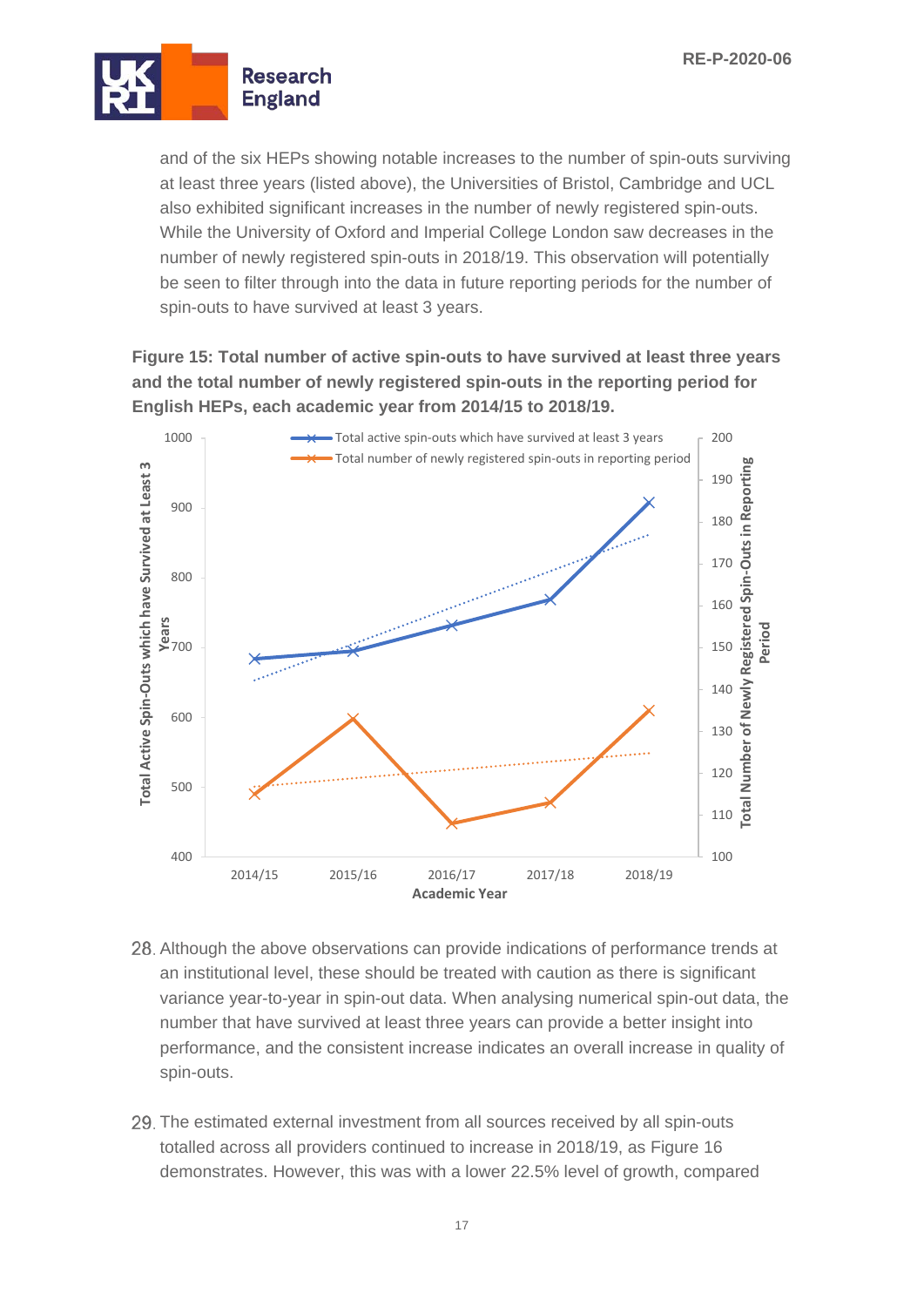

with 65.0% in 2017/18. The ability to attract equity investment may also be interpreted as indicator of the quality of spin-outs continuing to increase. However, it is important to note that a relatively small number of providers contribute to these figures and therefore broader trends are heavily influenced by changes at an individual provider level. For instance, in 2018/19 79.6% of the total estimated external investment was due to five providers (see those highlighted in Figure 16 below).

**Figure 16: Estimated external investment received by all spin-outs totalled for all providers, and for individual providers, for each academic year from 2014/15 to 2018/19.**



30. The total estimated current employment of all active firms may also be used as an indicator of the success of the spin-outs across the sector (although it must be noted that is a poorer proxy for performance due the differing staffing requirements of different types of businesses). The year-on-year change in this metric is displayed in Figure 17 alongside the total estimated external investment and total number of currently active spin-outs that have survived at least three years. While Table 1 also displays the absolute values for these three indicators for the last three reporting periods.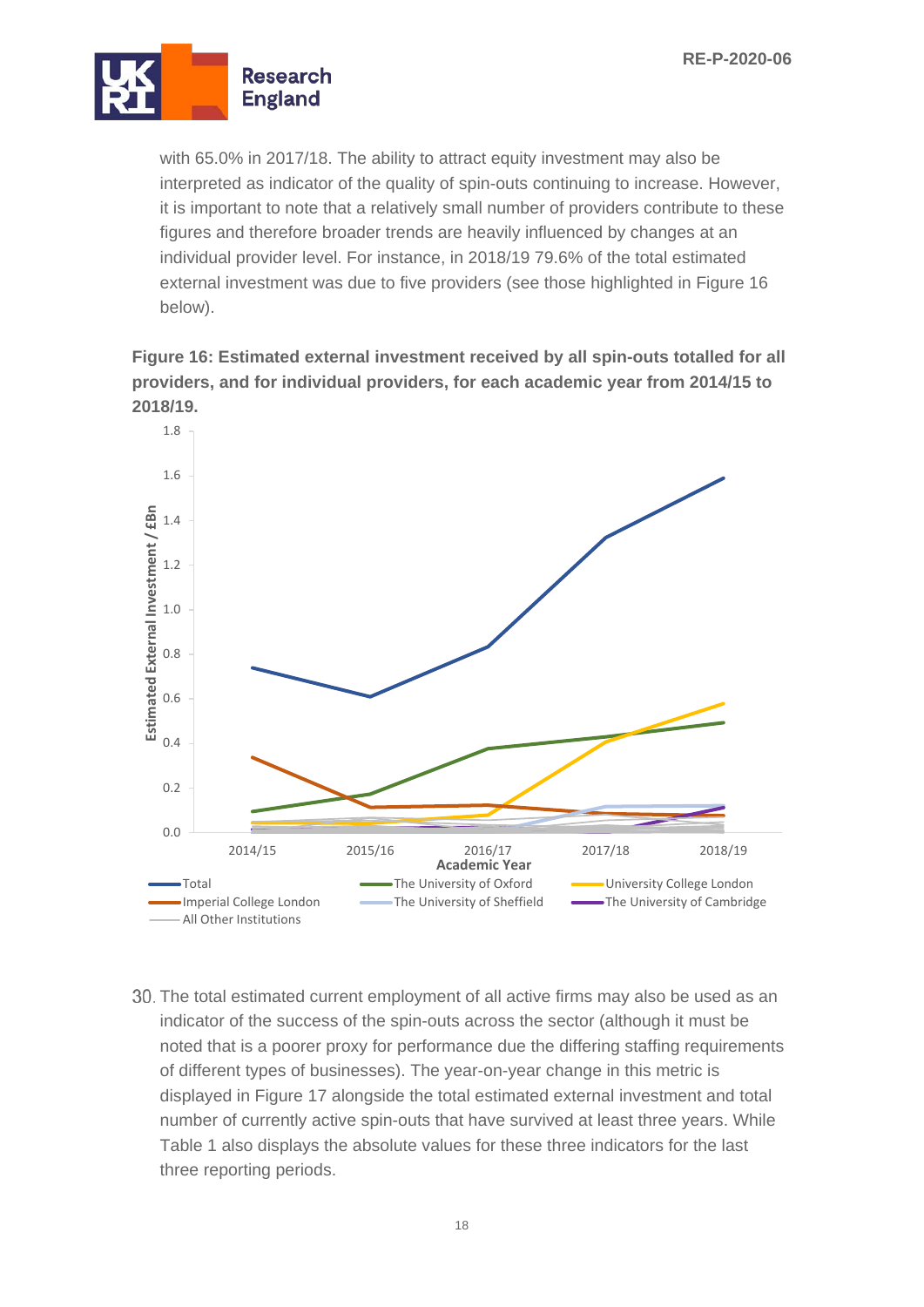



**Figure 17: Year-on-year % change in the three spin-out metrics from 2015/16 to 2018/19.**

**Table 1: Estimated employment, estimated external investment, and number of currently active spin-outs to have survived at least three years**

| <b>Spin-Out Metric</b>                                          | 2016/17 | 2017/18 | 2018/19 |  |
|-----------------------------------------------------------------|---------|---------|---------|--|
| <b>Estimated Employment</b>                                     | 13,490  | 16,595  | 17,872  |  |
| Estimated External Investment / £Bn                             | 0.86    | 142     | 1 74    |  |
| Currently Active Spin-Outs to have<br>Survived at Least 3 Years | 732     | 769     | 908     |  |

All three indicators have exhibited growth since 2015/16 which confidently suggests an increase in overall spin-out quality. These can indicate that that more spin-outs are surviving longer, employing more people, and creating more jobs. However, the rate of growth in total estimated employment and total estimated external investment in spin-outs slowed in 2018/19. It should be noted that as with external investment discussed above, both measures are highly influenced by institutional changes as only a few providers account of the bulk of these trends.

#### Comparison of England with the UK

32. The total income received by English HEPs increased to a similar extent to that of the UK overall in 2018/19 with a growth of 7.5% compared to 7.6% for the UK.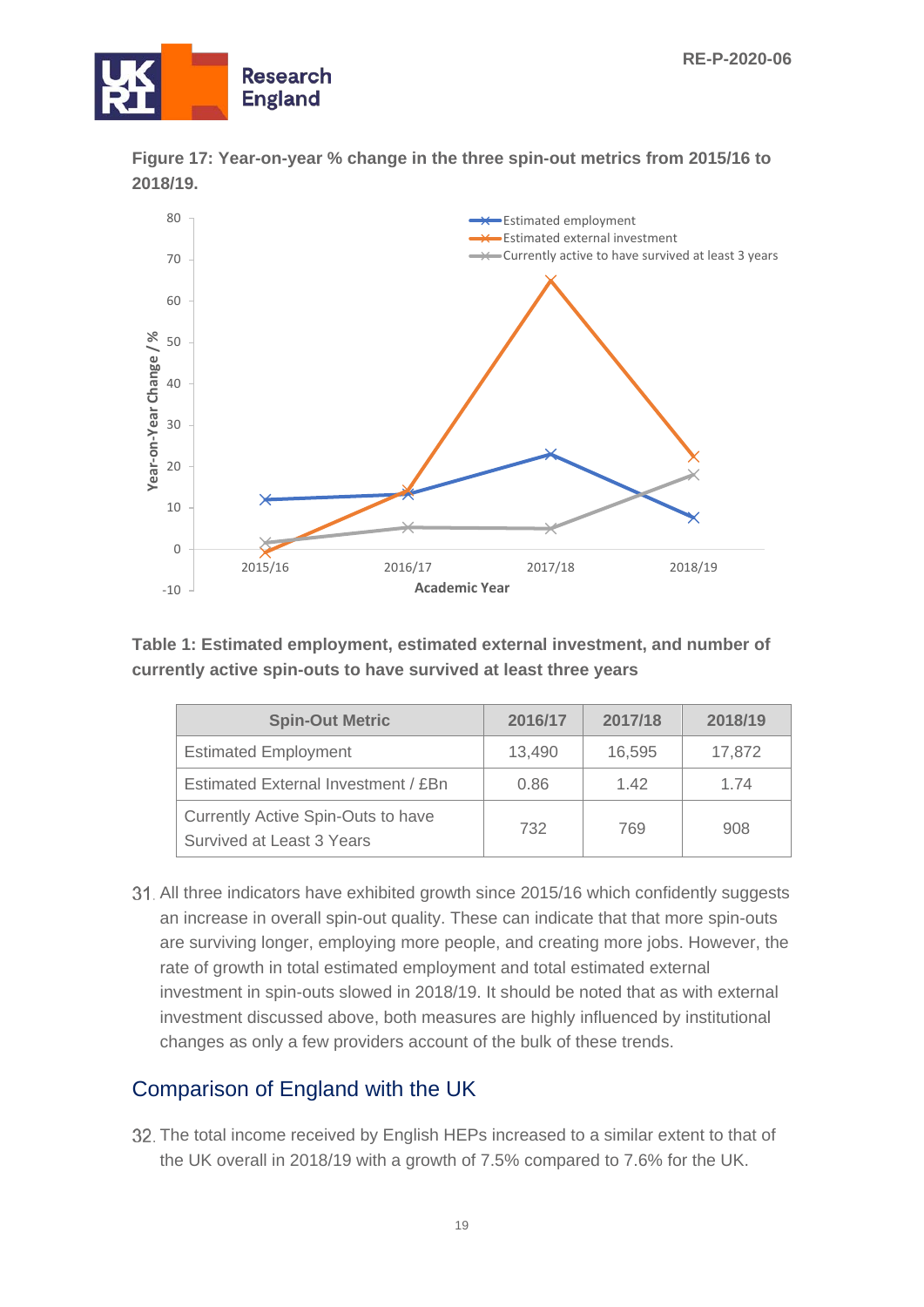

- 33. For both the UK and England the year-on-year changes in the total income are predominantly driven by income from collaborative and contract research. In 2018/19 income from these two sources comprised 60% and 59% of the total income overall for the UK and England respectively.
- 34. The only notable difference between the year-on-year trends for England and that of the UK were the changes in IP income, as displayed in Figure 18. In 2018/19 an increase of 45% was observed in England in comparison with 30% for the UK overall. This growth in IP income in England is consistent with the 2017/18 year-onyear increase of 46%, whereas the growth in IP income in the UK as a whole in 2018/19 had decreased from 40% in 2017/18. This is most likely due to a significant decrease of £18m (75%) in Northern Ireland in 2018/19 compared to 2017/18, which can be attributed to the 77% decrease in the IP income for Queen's University Belfast. However, it should be noted that the decrease for Queen's University Belfast was largely due to an exceptionally large sale in shares in 2017/18 and so such a dramatic year-on-year decrease would not be expected to be repeated.



**Figure 18: Total IP revenue for the UK and the devolved nations for each academic year from 2014/15 to 2018/19.**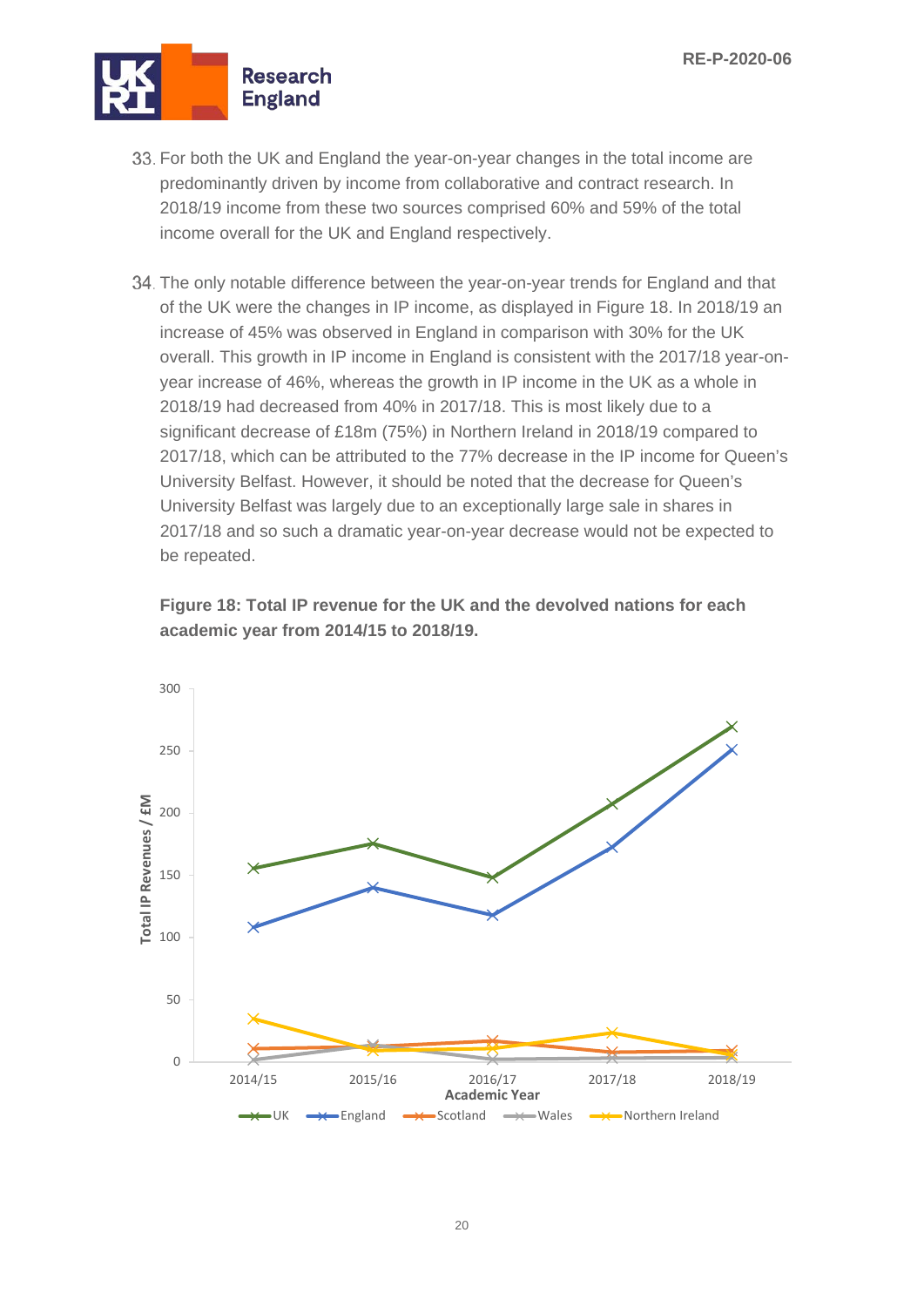

35. While this figure does show differences between the nations of the UK, it is important to be mindful of the relatively small number of providers outside of England. When the total IP income for each nation is normalised by their respective total number of providers, similar trends are observed but performance in Scotland and Wales is more akin to that of the UK (and therefore England) as illustrated in Figure 19. However, the total IP income per provider in Northern Ireland was significantly greater than that of any other nations and the UK for all reporting periods, except 2018/19 where a single provider, Queen's University Belfast, accounted for the majority of the income.

#### **Figure 19: Total IP revenue per provider for the UK and the devolved nations for each academic year from 2014/15 to 2018/19.**



36. The relatively small number of providers outside of England also means that institutional changes have a greater effect on the broader trends in the devolved nations. This is demonstrated in Figure 20 where the total IP income for Queen's University Belfast is almost equal that of the Northern Irish total, and similarly the total IP income for Wales is predominantly that of Cardiff University. Changes in total IP income are often highly variable in nature due to the effect of year to year sales of shares, however individual providers have less of an individual impact in England due to the greater total number that generate revenue through IP.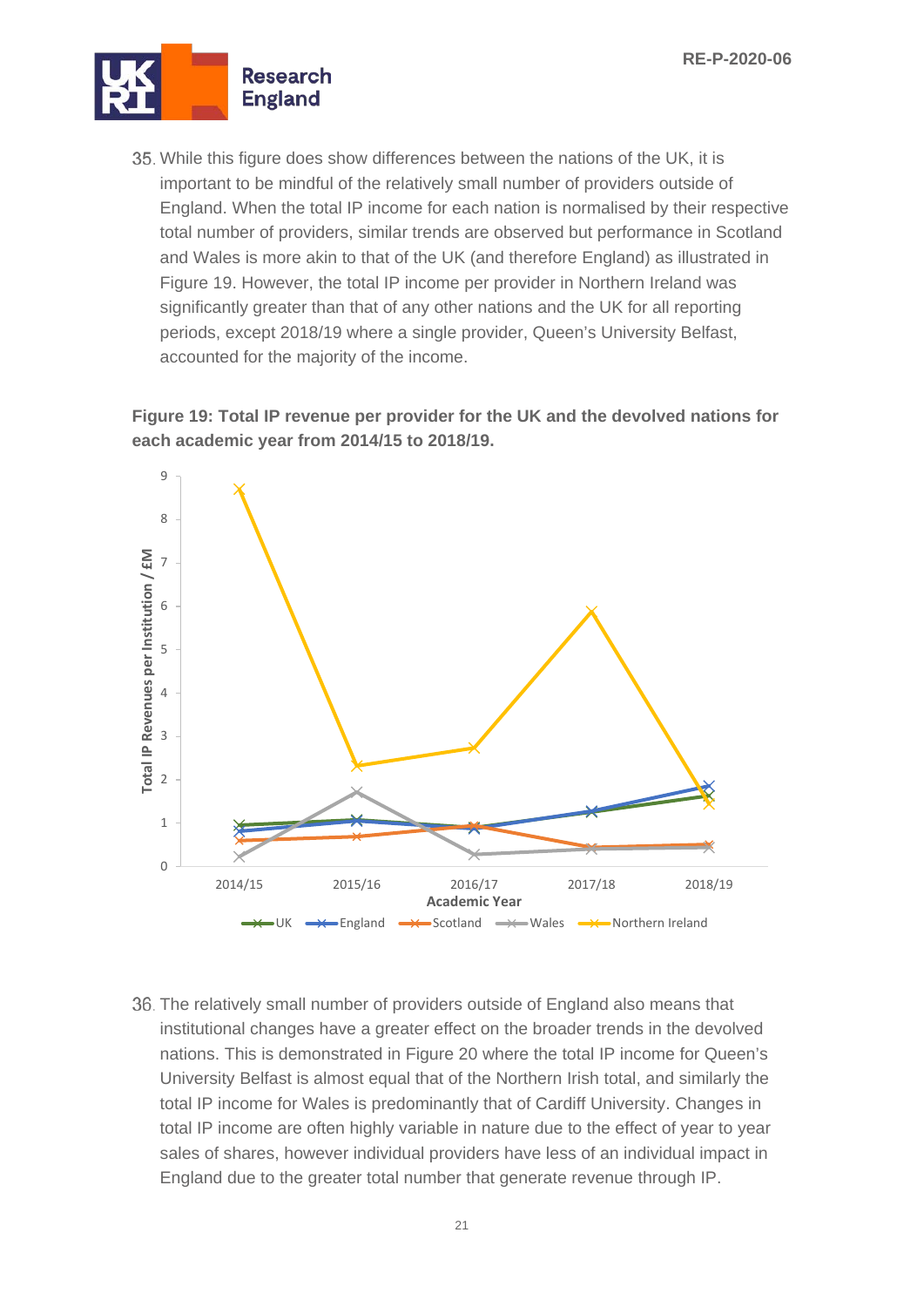

**Figure 20: Total IP revenue for Scotland, Wales, Northern Ireland, and the relevant providers for each devolved nation for each academic year from 2014/15 to 2018/19.**



## <span id="page-21-0"></span>**IP-Related International Comparisons**

- Commercialisation activities in the UK can be compared with that in the US by comparing HE-BCI data and elements of the HESA finance return, with the US Association of University Technology Managers (AUTM) Licensing Survey. Whilst we have taken every care to select the most comparable indicators, some caution must still be taken when comparing this data, because the US AUTM, UK HESA finance return and HE-BCI surveys are not identical, with somewhat different definitions and accounting periods employed.
- 38. As the number and size of higher education providers varies between nations, some indicators are normalised using a measure of 'total research resource' (income from all sources to undertake research, or expenditure on research). For example, the total research resource available is divided by the number of patents granted to give an indication of the research resource required per patent granted.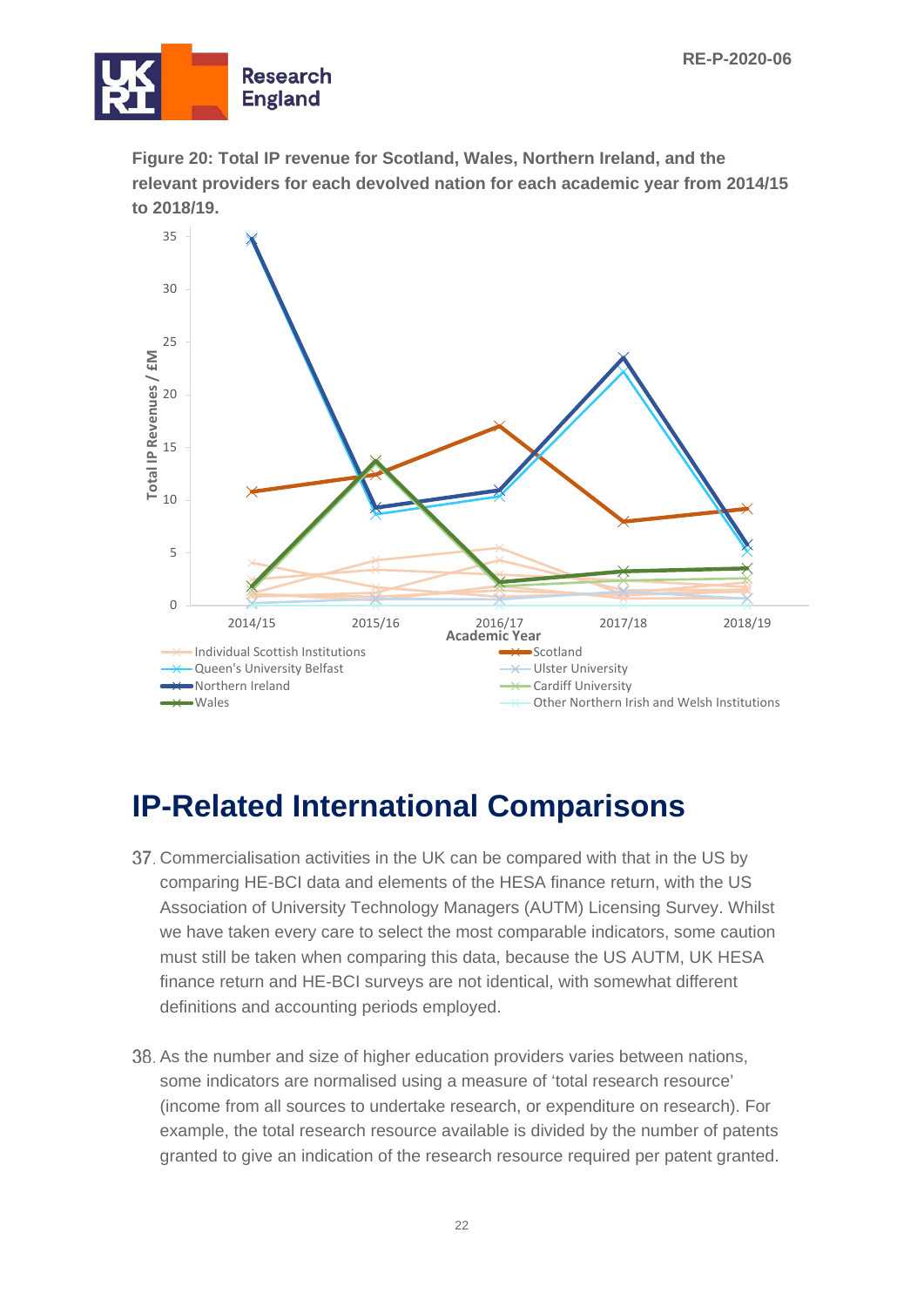

- UK data are collected by an official body, HESA. These data undergo a more comprehensive validation than data collected from the USA, which are submitted to sector-representative bodies.
- With these caveats in mind, it is nonetheless clear from Table 2 that the UK continues to perform well when compared with the USA. The total research resource for the UK has grown at a greater rate than in the US over the four years analysed (UK 9.9% vs US 7.8%), due to in part the significant year-on-year growth of 5.1% in 2018/19 for the UK compared to 2.5% for the US.
- In addition, the number of spin-outs formed in the UK increased by 14% in 2018/19 relative to 2017/18, compared to an increase of 1.6% in the US, which is of particular significance given the previous reduction in spin-out formation between 2015/16 and 2017/18 in the UK. This is perhaps an indicator of growth following a time lag between research and commercialisation activity. This growth in spin-out numbers has resulted in the relative decrease in research resource per spin-out in the UK in 2018/19.
- 42. In 2018/19 the UK has continued to see a growth in the number of patents granted and a greater rate than in the US, although the research resource per patent for the UK is unchanged from 2017/18 due to the particularly large increase in the total research resource. The research resource per patent of £4.6m is considerably more favourable than the £6.4m per patent for the US. The UK continues to compare well with USA on industry collaboration and there are also positive trends in the UK data on IP income particularly due to the increased sales of shares in spin-outs.
- Whilst comparisons of the concentration of IP income in the US and UK are not straightforward, below is our attempt at analysing the two datasets. There are a number of caveats to this analysis which are discussed in more detail below. There may be also be further alternative ways of doing this not discussed here, such as comparing groups of universities with similar characteristics
- Comparisons of the UK and US data should be treated with caution. Firstly, the HESA data represents the entire UK sector whereas the AUTM data consists of a self-selected group, potentially representing more providers that conduct a larger amount of IP-related activity and therefore are more likely to opt to submit data to the AUTM licencing survey (165 of the approximate 1,400 that comprise the whole sector). However, assuming that most institutions with significant IP incomes have opted to report to AUTM, this has minimal effect when comparing an absolute number of institutions in the UK versus US. More generally, the US institutions discussed may be considered to be a good representative sample of the sector as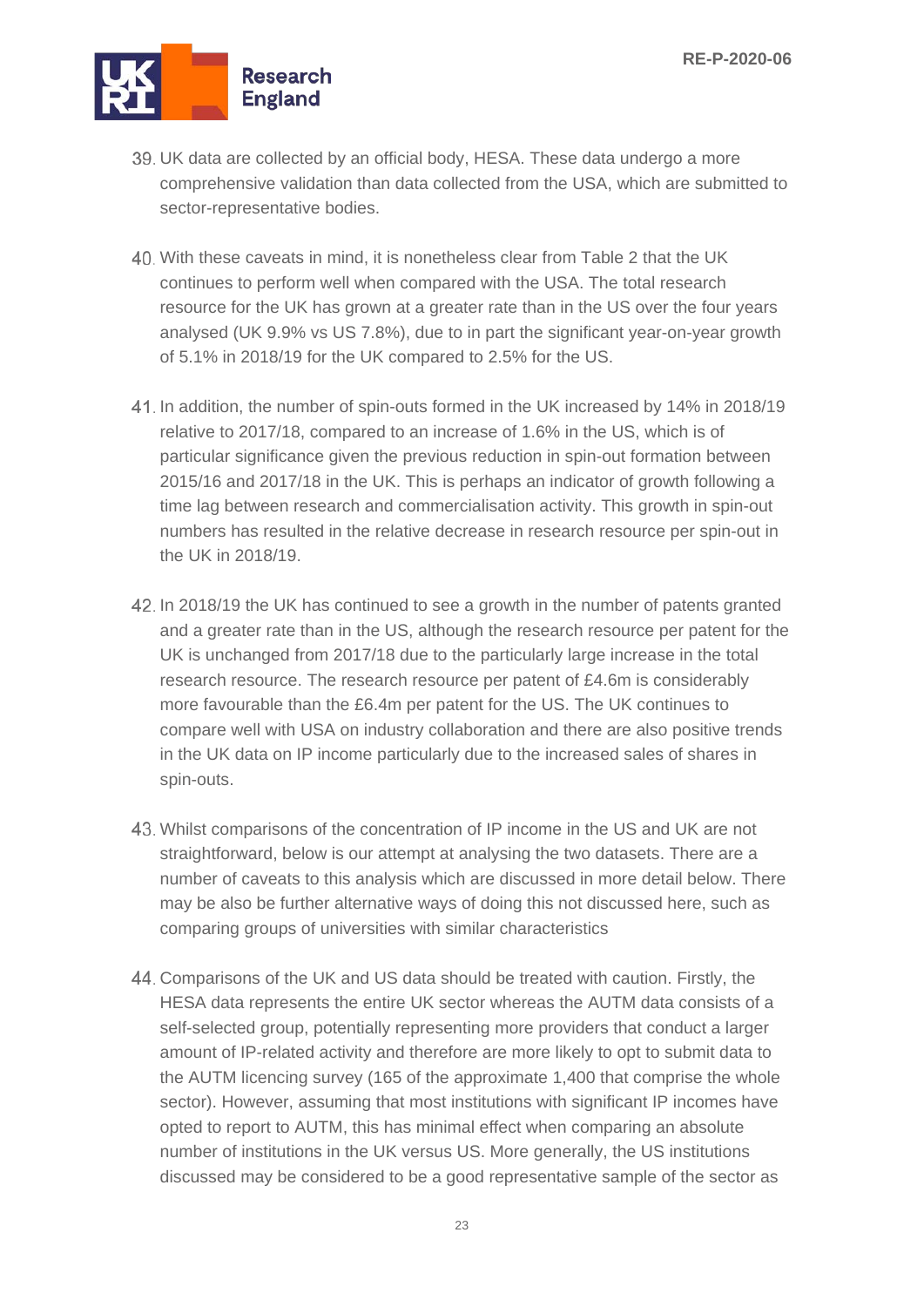

there will be institutions with significant income who not submit but also institutions that do submit but who do not have significant IP revenue. In addition, the University of California System, which contributes 14% the US' total IP income submitted to AUTM, submits as one system rather than being considered as multiple entities (ten institutions) contributing separate incomes. Finally, the differing size and nature of research funding in the UK and US should also be considered. For example, the University of California system has a research income approx. four times greater than the University of Oxford, although IP income is only circa 70% greater.

Whilst IP income in both countries is generally concentrated in large, researchintensive institutions, initial analysis suggests it is more highly concentrated in the UK, with a smaller number of institutions accounting for a larger proportion of the total, as illustrated by Figure 21. For 2018/19, 75% of the UK's total IP income was from six institutions. This compares to 20 institutions contributing 75% of the US' reported total IP income, with the six largest institutions accounting for 45% of the reported total.



**Figure 21: IP income per institution, for the 75 institutions with the greatest IP incomes, as a percentage of its sector total for the UK and the US.**

46. Normalising the IP income for each institution by its individual research resource can provide a more balanced comparison of the concentration of IP income in the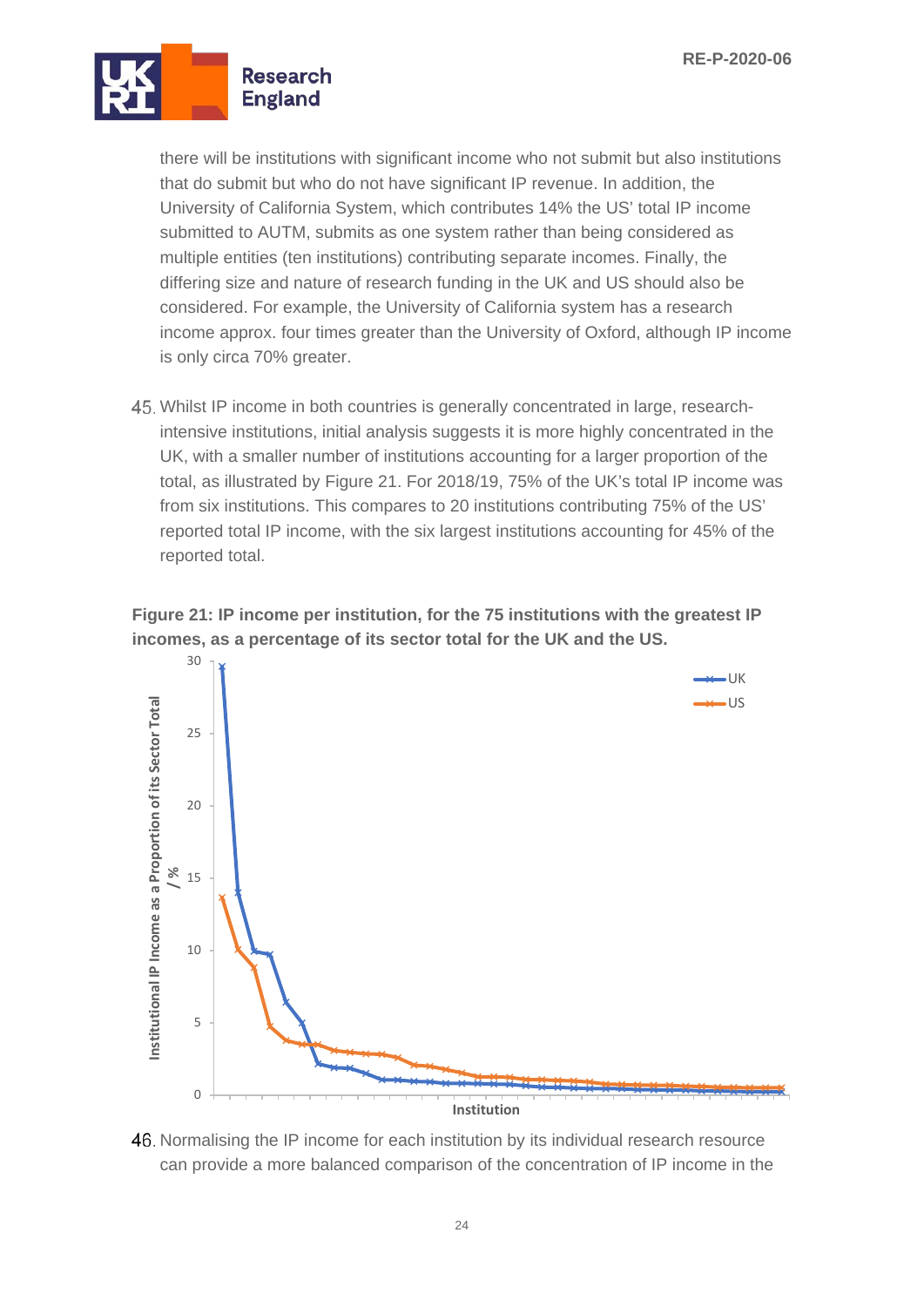

UK and US<sup>5</sup>. Figure 22 suggests that when the structural differences of institutions are taken into account, the concentration of IP income is considerably more similar, and generally more UK institutions achieve a greater return in IP income for the available research resource compared to the US.

**Figure 22: IP income per institution normalised by its individual research resource, for the 50 institutions with the greatest normalised IP incomes, the UK and the US.**



Additional and more detailed information on, for example, US-UK comparisons on investment income raised by spin-outs is in the recent data report published as part of the Mike Rees review[6.](#page-24-1)

<span id="page-24-0"></span><sup>5</sup> Of the US institutions that returned IP income data to AUTM, Stanford University, the University of Louisiana at Lafayette, and the University of Rhode Island, did not return a figure for their research resource. For these institutions research resource data has been sourced from [NCSES](https://ncsesdata.nsf.gov/herd/2018/html/herd18-dt-tab020.html) specifically for Figure 22.

<span id="page-24-1"></span><sup>6</sup> See [https://re.ukri.org/sector-guidance/publications/independent-advice-on-university-investor-links-mike](https://re.ukri.org/sector-guidance/publications/independent-advice-on-university-investor-links-mike-rees-report/)[rees-report/.](https://re.ukri.org/sector-guidance/publications/independent-advice-on-university-investor-links-mike-rees-report/)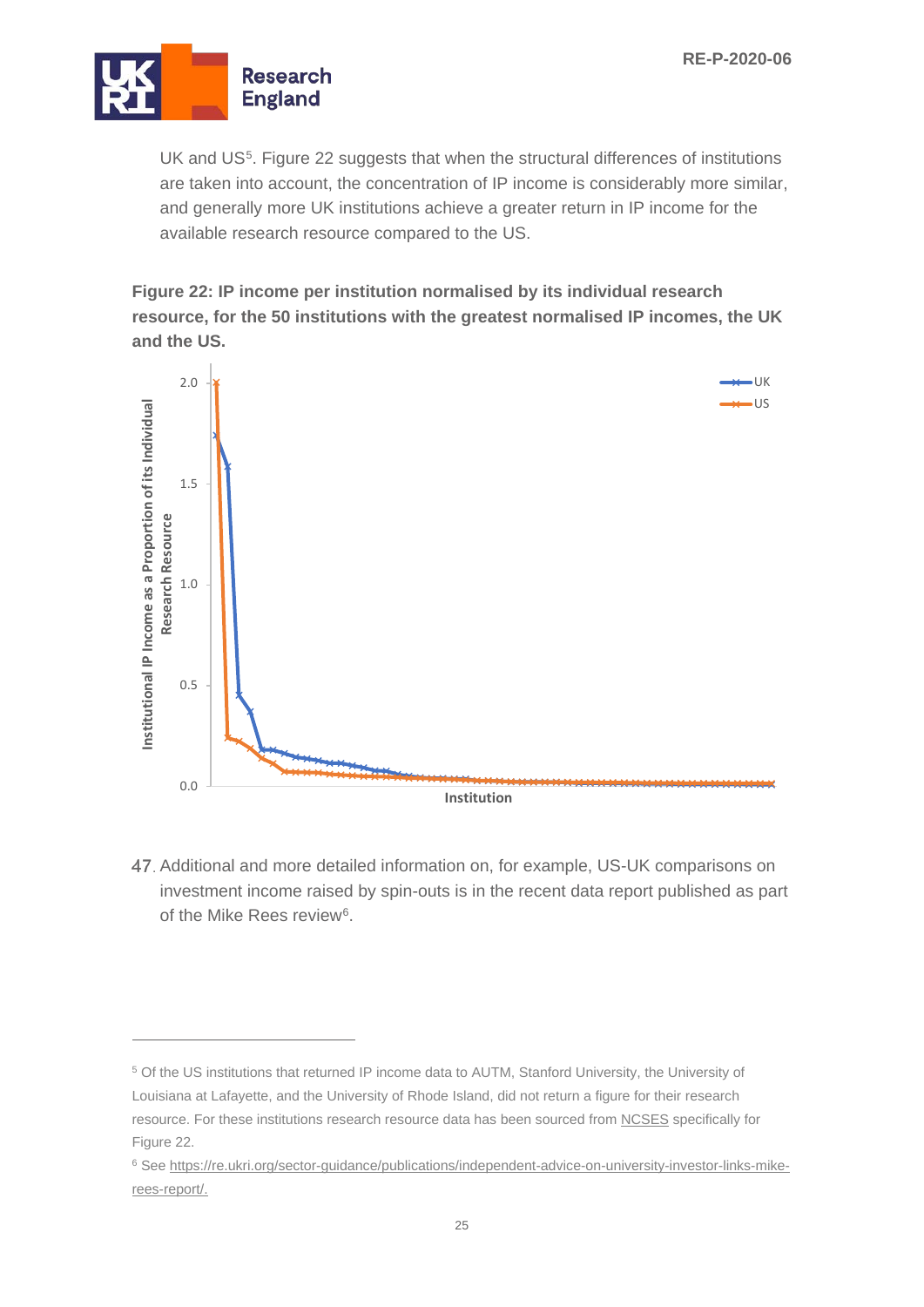**Table 2: Commercialisation activity for the US and UK 2015/16, 2016/17, 2017/18 and 2018/19**

|                                                          | <b>US (AUTM)</b> |         |          |         | UK (HE-BCI and HESA finance record) |            |            |            |
|----------------------------------------------------------|------------------|---------|----------|---------|-------------------------------------|------------|------------|------------|
|                                                          | <b>FY 2018</b>   | FY 2017 | FY 2016  | FY 2015 | AY 2018/19                          | AY 2017/18 | AY 2016/17 | AY 2015/16 |
| <b>Total research resource (£M)</b>                      | 43,252           | 42,188  | 41,768   | 40,132  | 8,624                               | 8,203      | 7,894      | 7,845      |
| IP income including sales of<br>shares in spin-outs (£M) | 1,812            | 1,345   | 1,248    | 1,240   | 269                                 | 207        | 148        | 176        |
| IP income as percentage of<br>total research resource    | 4.2%             | 3.2%    | 3.0%     | 3.1%    | 3.1%                                | 2.5%       | 1.9%       | 2.2%       |
| <b>Spin-out companies formed</b>                         | 1,007            | 991     | 950      | 946     | 162                                 | 142        | 143        | 171        |
| Research resource per spin-<br>out (EM)                  | 43.0             | 42.0    | 43.3     | 42.4    | 53.2                                | 57.8       | 55.2       | 45.9       |
| <b>Patents granted</b>                                   | 6,761            | 6,751   | 6,385    | 6,124   | 1,867                               | 1,770      | 1,386      | 1,219      |
| Research resource per<br>patent (£M)                     | 6.4              | 6.2     | 6.4      | 6.6     | 4.6                                 | 4.6        | 5.7        | 6.4        |
| <b>Industrial contribution (£M)</b>                      | 2,904            | 2,868   | 2,909    | 3,000   | 699                                 | 651        | 635        | 604        |
| % industrial research                                    | 6.7%             | 6.8%    | 7.0%     | 7.5%    | 8.1%                                | 7.9%       | 8.0%       | 7.7%       |
| US cashed-in equity/UK Sale<br>of spin-out shares (£M)   | 51.1             | 45.9    | $158.7*$ | 45.9    | 61.4                                | 44.6       | 36.4       | 35.8       |

*'FY' = 'Financial year'; 'AY' = 'Academic year'; 'IP' = 'intellectual property'.*

*\*This figure is due to a single institution reporting a significantly increased equity for this year only.*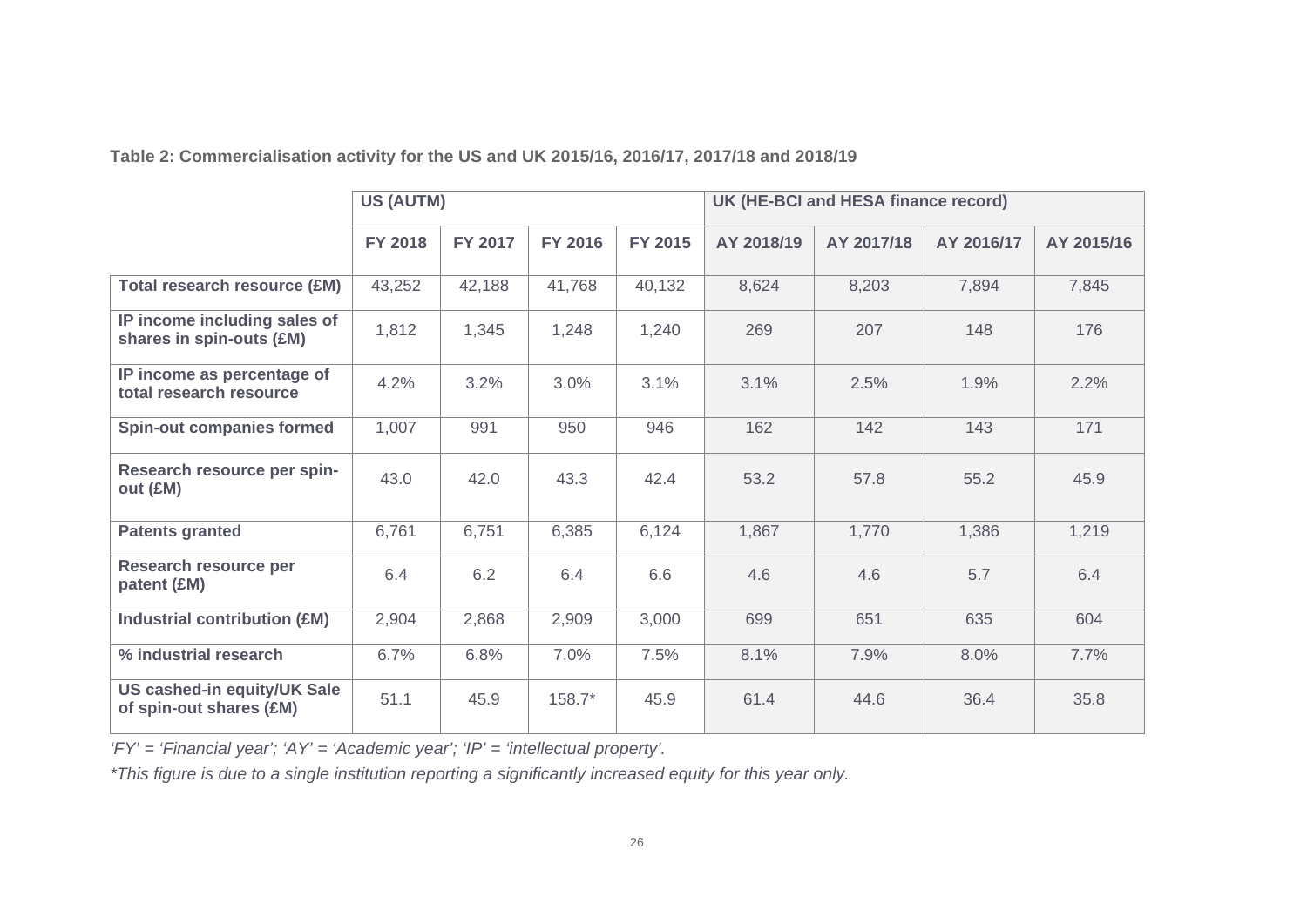#### **Further notes on Table 2 data**

- The institutions that return data varies both year-on-year, and between the HESA/OfS Finance Returns and HE-BCI records. There has been no adjustments to exclude individual institutions for any year as it is deemed these fluctuations do not have a significant impact to the sector level totals. The 2018-19 Annual Finance Return is collected by the OfS for England and HESA for the rest of the UK.
- The exchange rate used is the Purchasing Power Parity (PPP) adjusted exchange rate published by the OECD (see<https://www.oecd.org/sdd/prices-ppp/> for more information). The US dollar (\$) to GB Pound ( $\pounds$ ) conversions for 2015 - 2018 are summarised below:
	- 2015:  $$1.444$  to £1
	- $2016: $1,452$  to  $$1$
	- 2017: \$1.465 to £1
	- 2018: \$1.455 to £1.
- 50. Note that the previous international comparisons published by Research England provided US data calculated using different PPP adjusted exchange rates as since these publications, the OECD have updated their reference year and therefore the exchange rates used also differ.
- Also note that previous international comparisons published by HEFCE in 2017 used a different methodology and as such, the published numbers for AY15-16 will differ slightly from those presented here.
- 52. We use data from the AUTM Statistics Access for Technology Transfer database. for US universities only (AUTM category 5U).
- 53. AUTM allows for confidential returns, which have been excluded from the figures presented here. Their exclusion has no significant effect on the key indicators.
- The HESA data collection is compulsory for higher education providers in receipt of public funding in the UK and so represents the whole of the funded UK HE sector. Whereas the AUTM data returns are not and so only represents a fraction of the US sector.
- The start-up companies defined in the AUTM survey are those dependent on institutions' technology for initiation and so are equivalent to the spin-out companies recorded in the HE-BCI survey. Research expenditure is taken over the fiscal years and is taken as being the available resource for US universities.